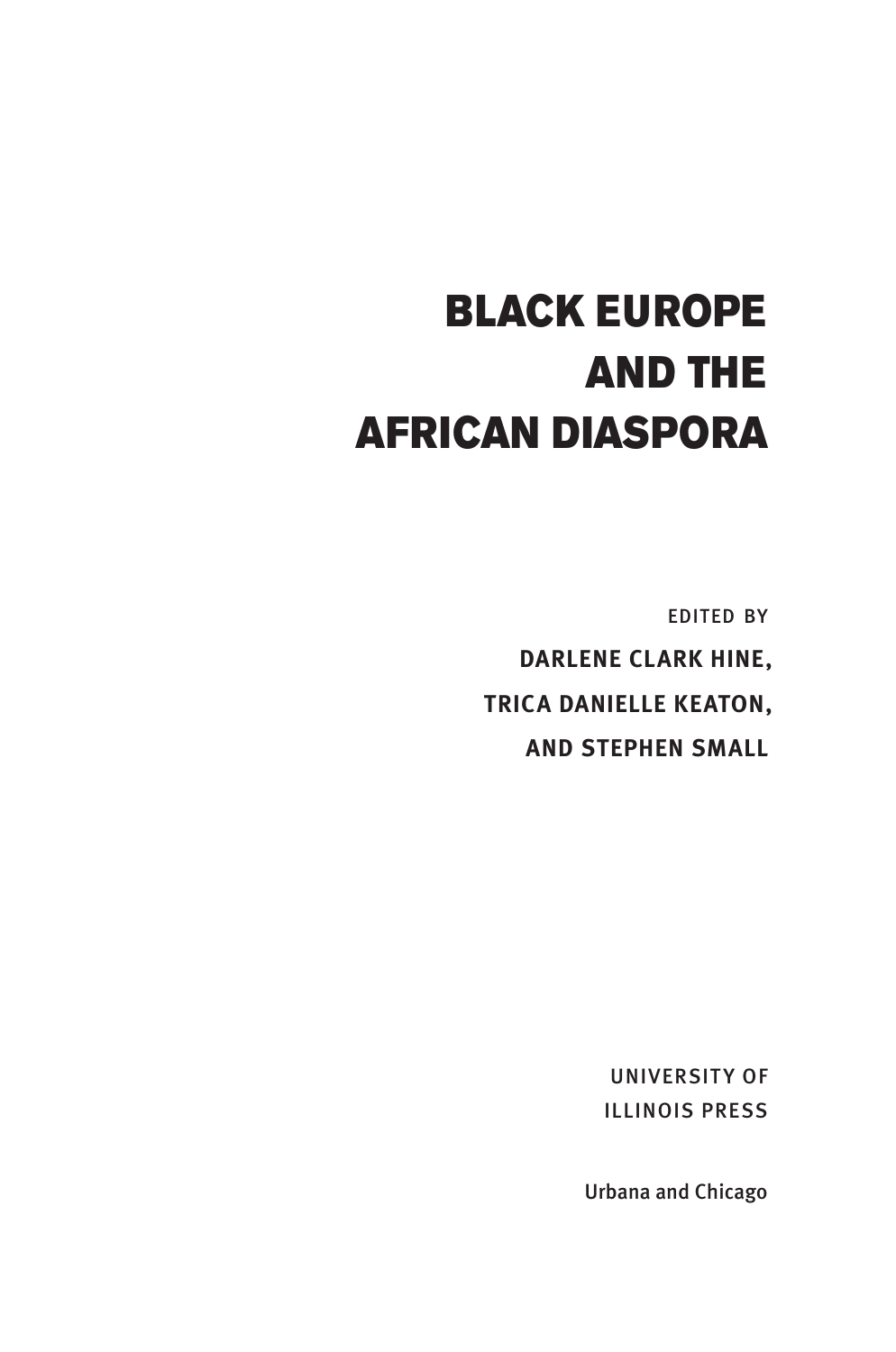© 2009 by the Board of Trustees of the University of Illinois All rights reserved Manufactured in the United States of America 1 2 3 4 5 c p 5 4 3 2 1

∞ This book is printed on acid-free paper.

Library of Congress Cataloging-in-Publication Data Hine, Darlene Clark. Black Europe and the African diaspora / edited by Darlene Clark Hine, Trica Danielle Keaton, and Stephen Small. p. cm. — (New black studies series) Includes bibliographical references and index. isbn 978-0-252-03467-1 (cloth: alk. paper) isbn 978-0-252-07657-2 (pbk.: alk. paper) 1. Blacks—Europe. 2. Blacks—Race identity—Europe. 3. Blacks—Europe—Social conditions. 4. Europe—Civilization— African influences. 5. Europe—Race relations. 6. African diaspora. I. Keaton, Trica Danielle. II. Small, Stephen. III. Title. D1056.2.B55H56 2009 305.896'04—dc22 2009000570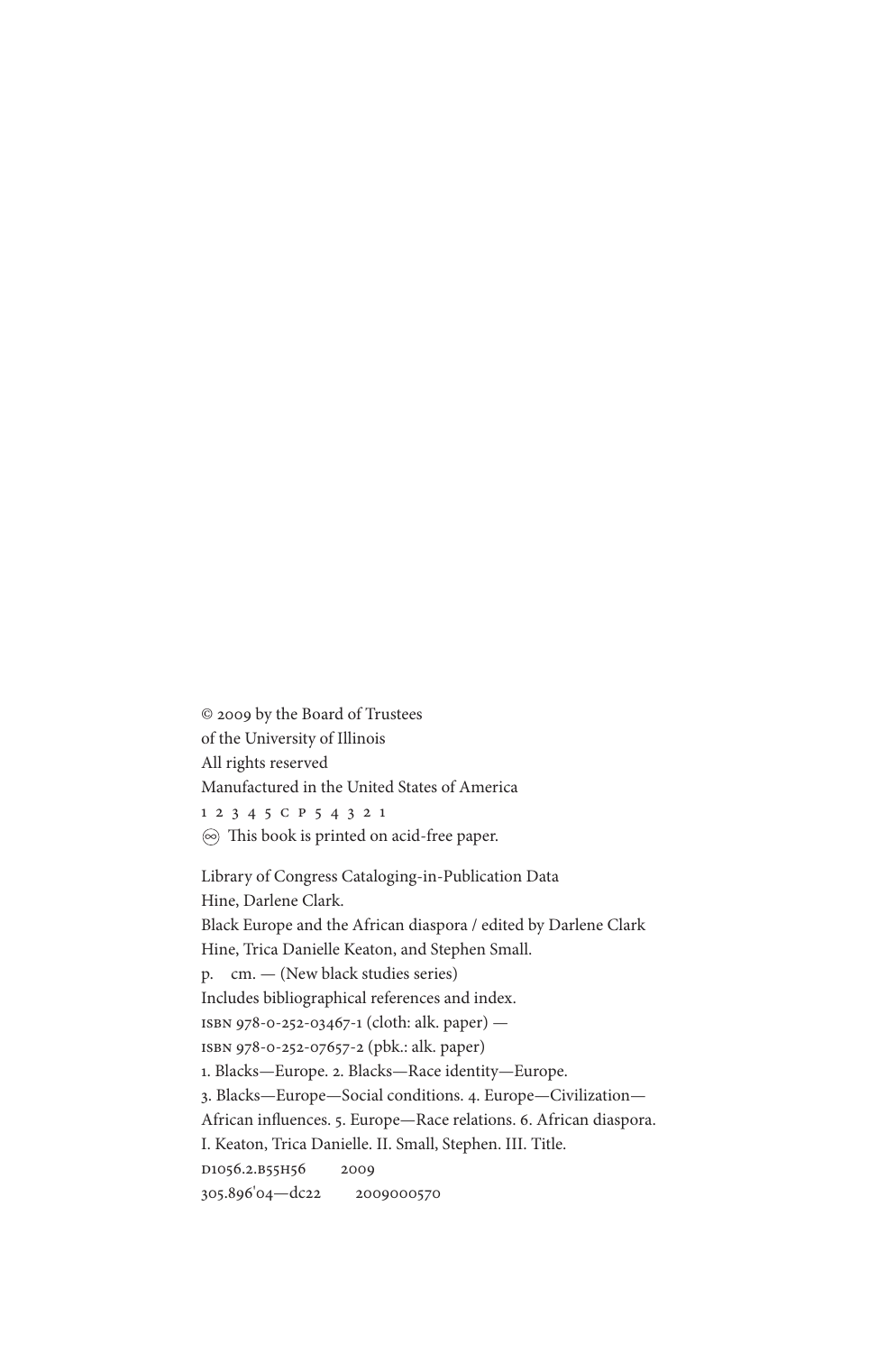# 7

### **Black Italia: Contemporary Migrant Writers from Africa**

alessandra di maio

#### Convergent Boundaries, Shifting Landscapes: Africa Begins in the Alps

Although Italy lies on the European continent and politically belongs to Europe, from a geological point of view it is part of the African continent. Once, several million years ago, the Italian peninsula was part of Africa's continental plate, from which it gradually detached itself. The Alps were the result of its collision with the Eurasian continent. In fact, according to the theory of plate tectonics, the entire African plate is slowly converging towards Europe, so geologists hypothesize the possible formation of a Euro-Asian-African supercontinent in the far future (Mayer 1999). Italy and Africa have always been close, not only geographically or geologically, but also culturally, in times of both war and peace. Through the centuries, historical and fictional characters of African descent have been an integral part of Italian culture and imagery at large—Hannibal, Othello, Alessandro de' Medici (see Brackett 2005), and *Faccetta nera*<sup>1</sup> are but some of them. Yet their presence in the national landscape has often been marginalized, considered episodic if not entirely overlooked by Italy's dominant discourse.

The recent arrival of a plethora of migrants from the four corners of the world, many from African countries, has lately urged Italians, or at least some of them, to recuperate their African past as a fundamental, knotty component of their national identity.<sup>2</sup> This phenomenon has inscribed Italy as a site of the African diaspora, offering new perspectives and directions to the field of Black diaspora studies, especially to its latest developments, Black European studies, which, if on the one hand sprout from analyses of diaspora at large and on the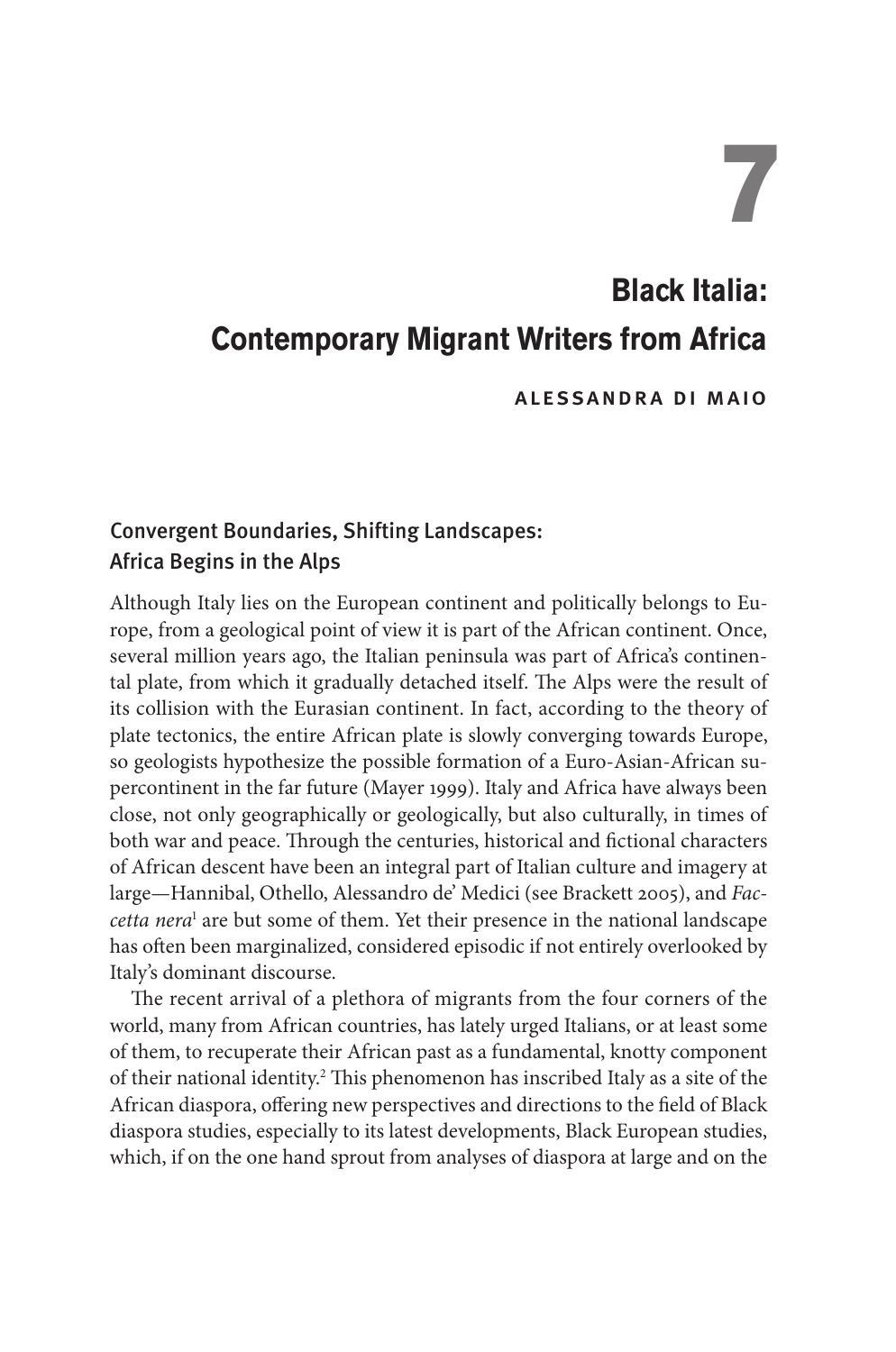African diaspora in particular, on the other hand borrow methods and instruments from European studies—this, too, an emerging multidisciplinary field, focusing on the economic, political, and cultural formation of a new European identity that simultaneously includes and transcends nation-state borders.

Among these African migrants are a number of emerging writers whose increasingly flourishing literary production has been reshaping Italy's contemporary letters, but whose voices, more often than not, have been excluded by the dominant literary discourse in ways that seem to reproduce the social marginalization to which the African Italian community has generally been subjected. However, these writers' narratives offer an original, multifaceted, and complex portrait of contemporary Italy, where the African community is becoming larger in number, while providing insights into the ways in which migrants express their feelings of belonging, loss, and possible aspirations towards the nations from which they or their parents come. Their stories provide more textured details about these issues than are usually provided by sociologists or anthropologists, and by the nation's dominant discourse on immigration, mostly led by the media and legal texts. They are new voices in the discourse on an Italian multicultural identity and point out that the nation's alleged homogenous identity is nothing but a deliberately constructed myth. Moreover, they demonstrate, and indeed highlight, that Italy, too, has multiple facets to offer to the African European community and a variety of artistic expressions to contribute.

Little has been written about the Black diaspora in Italy, especially from a literary or cultural studies perspective. In general, the African diaspora in Italy has not been the subject of attention in ways that it has been in many other European nations, such as Britain, France, and the Netherlands, which have come to be considered paradigmatic for Black European studies. Most of the ancient states and city-states that later formed Italy were not major players in the slave trade—Venice is the most notable exception—and the modern nation, in spite of its colonial past, did not attract larger numbers of former colonial immigrants after World War II. Yet there is a "postcolonial" community from the Horn of Africa that adds to the growing African Italian community. Indeed, some of the most powerful voices from the younger generation in Italian contemporary letters belong to Somali Italian women writers, whose spectrum of voices offers a choral representation of Italy's oldest and youngest connections with Africa more specifically with East Africa. By lending an ear to these and other voices, I intend to offer a glimpse of Italy's contemporary literary production, see how it represents the nation's fast-changing social and cultural texture, reflect on how migration has marked national identity, and contribute from a divergent perspective and with little-known data to an assessment of a present-day Black Europe.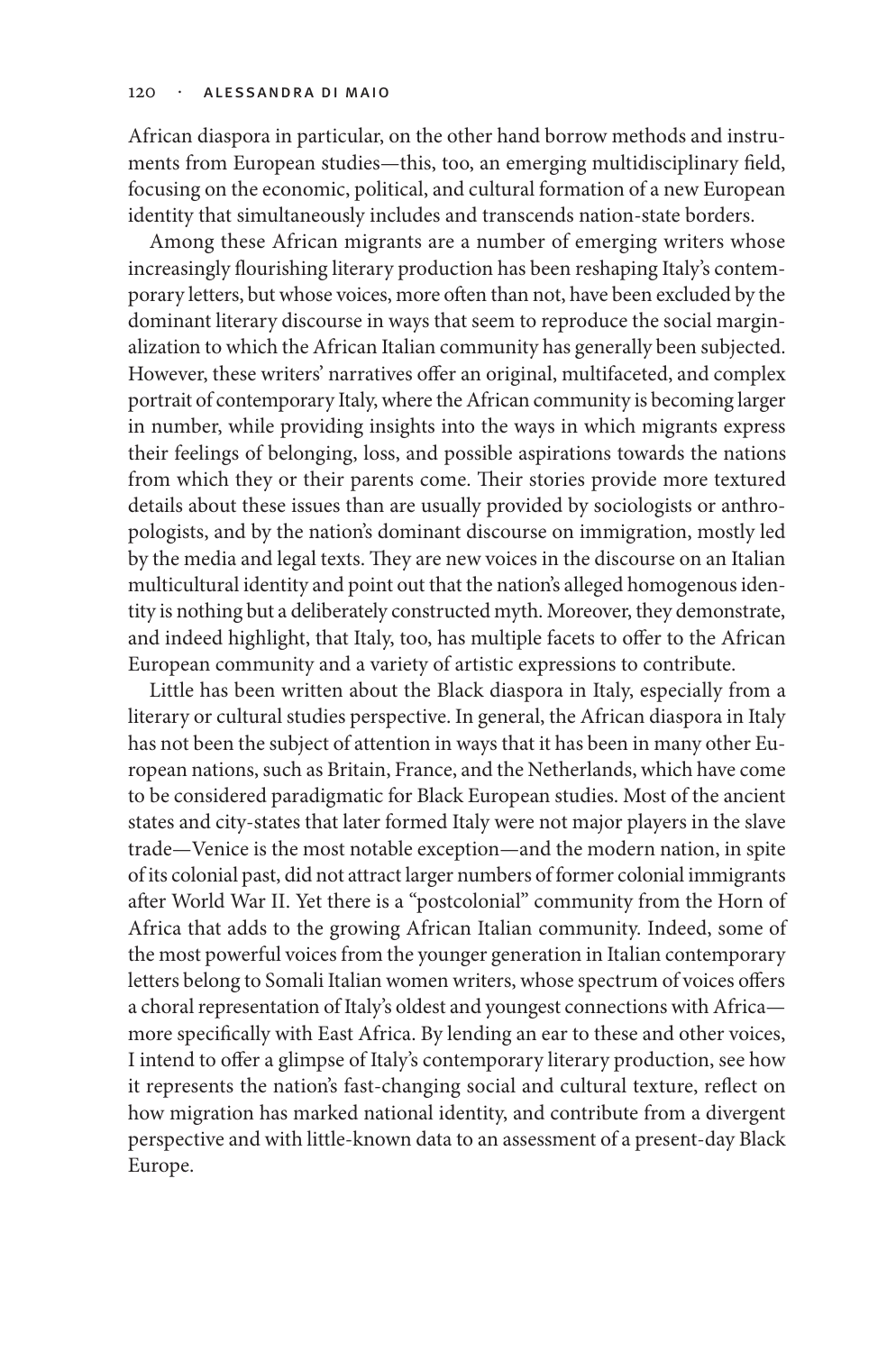#### Emigration and the Construction of Italy's National Identity

Since Unification in 1861, Italy has struggled to define its own national identity in a way that takes into account what Pasquale Verdicchio concisely calls its "indigenous cultural diversity" (1997, 156). Italy resulted from the political union of a number of relatively small, contiguous states that, although connected by the semi-isolation of the geographic territory, similar histories, frequent intermarriages, and the power of the Papacy, had developed autonomous cultural identities throughout the centuries. Their unification was challenging, and gave rise to a wide range of issues, the aftermath of which the contemporary Italian nation is still facing. An economic disparity exists between the *Mezzogiorno* the Italian south and the two major islands, Sicily and Sardinia—and the rest of Italy, especially if one compares it to the wealthiest regions of northern Italy. This disparity was apparent at the time of Unification and became more pronounced afterwards when the north became increasingly industrialized and urban whereas the economy of the south remained largely agricultural. This vexed relationship between north and south Italy is generally referred to as the "Southern Question" and has shaped the nation's political, social, and cultural life. Umberto Bossi's *Lega Nord* (Northern League), for instance, which emerged in the 1990s and won unprecedented success in the 2008 national elections, is only one of the most recent aspects of the unresolved Southern Question, which last century Antonio Gramsci, among others, recognized as being one of the nation's central concerns (see Gramsci 2006). However, the "Italianness" recognized throughout the world in the country's arts, fashion, food, and so forth derives from this unique century-long, dynamic, often problematic, but extremely fertile syncretism.

The amalgam characterizing Italy's national identity is not only endogenous, but also exogenous. For nearly a century after Unification, Italy was an emigrating country. Roughly from the 1860s until the 1960s, masses of Italians left their country in search of a better life. Most settled in the New World, some went as far as Australia and New Zealand, while many others traveled north to countries as close as Switzerland, France, and Germany. There also were smaller flows to other countries. Moreover, during Fascism's expansionistic years, groups of colonists settled in Italy's colonies in Africa—Libya, Eritrea, Ethiopia, and Somalia—and the Balkans—Albania, former Yugoslavia, and the Dodecanese.

Although the dominant discourse has long tended to remove from the national psyche Italy's history of emigration, as well as its "weak" colonial era (Calchi Novati 1999), a "horde" of Italians indeed dispersed to the four corners of the world (Stella 2002), where their offspring in many cases still reside. Today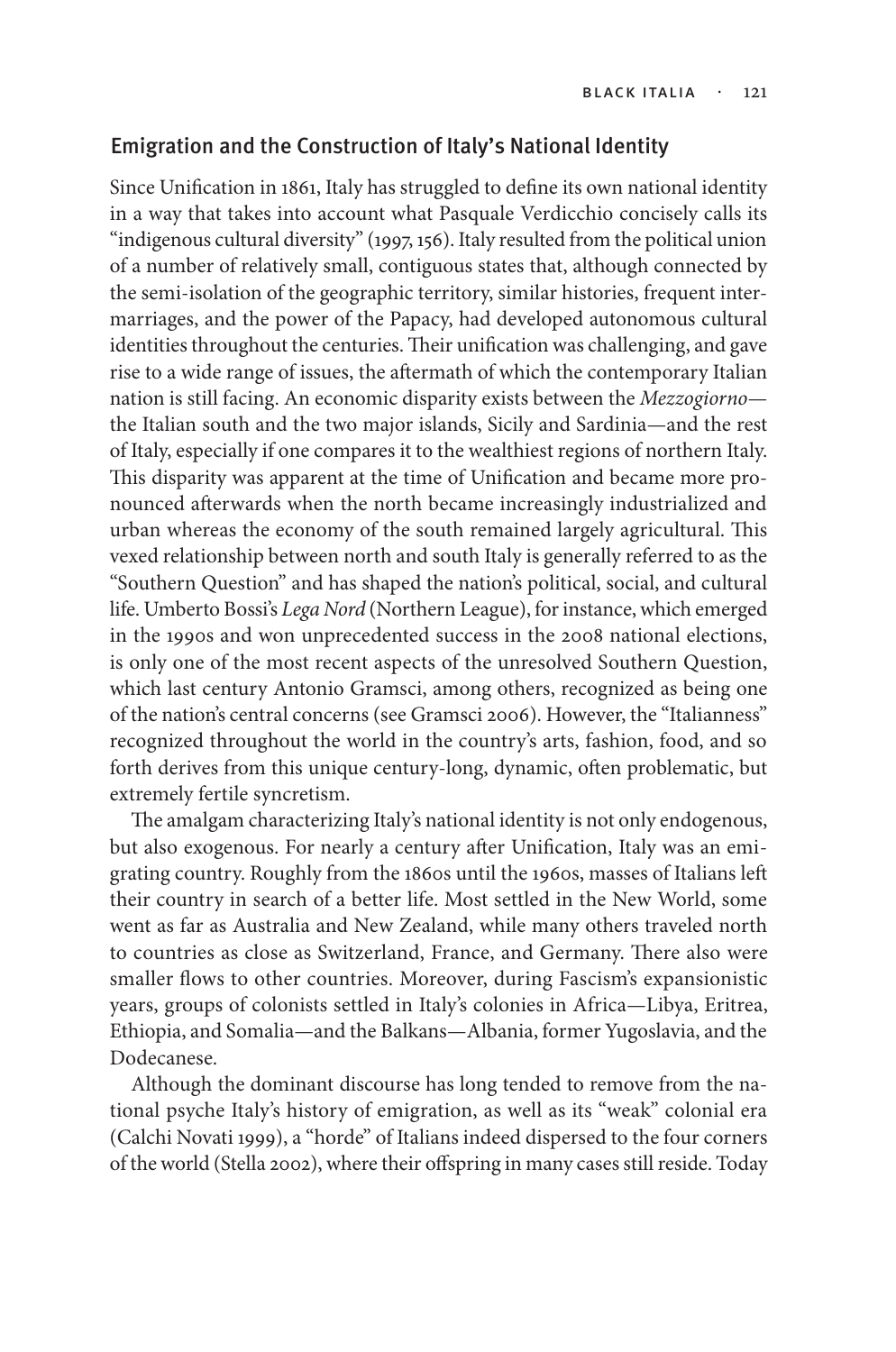the time of the "great migrations" is well over and Italy is one of the G8 nations, but a different kind of exodus, smaller in proportion and concerning a specific target, persists and has, for that matter, regularly increased over the last few years: a brain drain has sent abroad younger and not-so-young professionals and researchers from virtually every field in search of the opportunities, support, and structures they cannot find in their native country. Emigration in all its forms, in other words, has been a constant for Italy, and "rethinking nationalism through the Italian diaspora" (Verdicchio 1997) seems to be imperative. Today the Italians in diaspora—people of Italian origin, not necessarily Italian by birth or citizenship, but also the children and grandchildren of Italian emigrants are estimated to be a few million more than those living within the borders of the nation-state.<sup>3</sup> A growing number of descendants of Italians worldwide are applying for Italian citizenship—which is regulated by *ius sanguinis,* namely, it is transmitted "by blood"—hoping thereby for an open door to Europe as well. Such "new Italians" have proliferated, if not always on the boot and its major islands, where birth rates have dropped, unquestionably throughout the world (Turco 2005; Richards 1994). Their hyphenated cultures add up to Italy's distinctive syncretism.

#### Immigration, Europe, and Globalization

During the last decades a further, variegated layer has been added to Italy's already multilayered society, contributing to redefining its migrant identity in new directions. Traditionally a source of emigrants, the country has recently become a hub for immigration. The Second National Conference on Emigration, held in Rome in 1988, reported that for the first time since Unification, the number of people entering the country exceeded that of those leaving. People have been arriving in great numbers, following different routes (see Corneli 2005) from various regions of the world: many, if not most, from Africa—the Maghreb as well as sub-Saharan Africa; but also from the Middle East, Eastern Europe, Southeast Asia, and South America.<sup>4</sup>

Initially considered transitory by both the newcomers and the host country, immigration to Italy soon tended to assume a permanent status. The "immigrant question" was immediately regarded by Italy as a European question, not only because some newcomers were arriving from adjacent countries—former Yugoslavia, for example—but especially because immigration inscribed itself within the broader context of a migratory trend that concerned the European Union as a whole. The increasing presence of immigrants from multiple sites of origins imposed a reconsideration of European community discourse, raising issues of borders, nationality, ethnicity, race, and civil tolerance. Umberto Eco has observed that this massive, diversified immigration toward Western Europe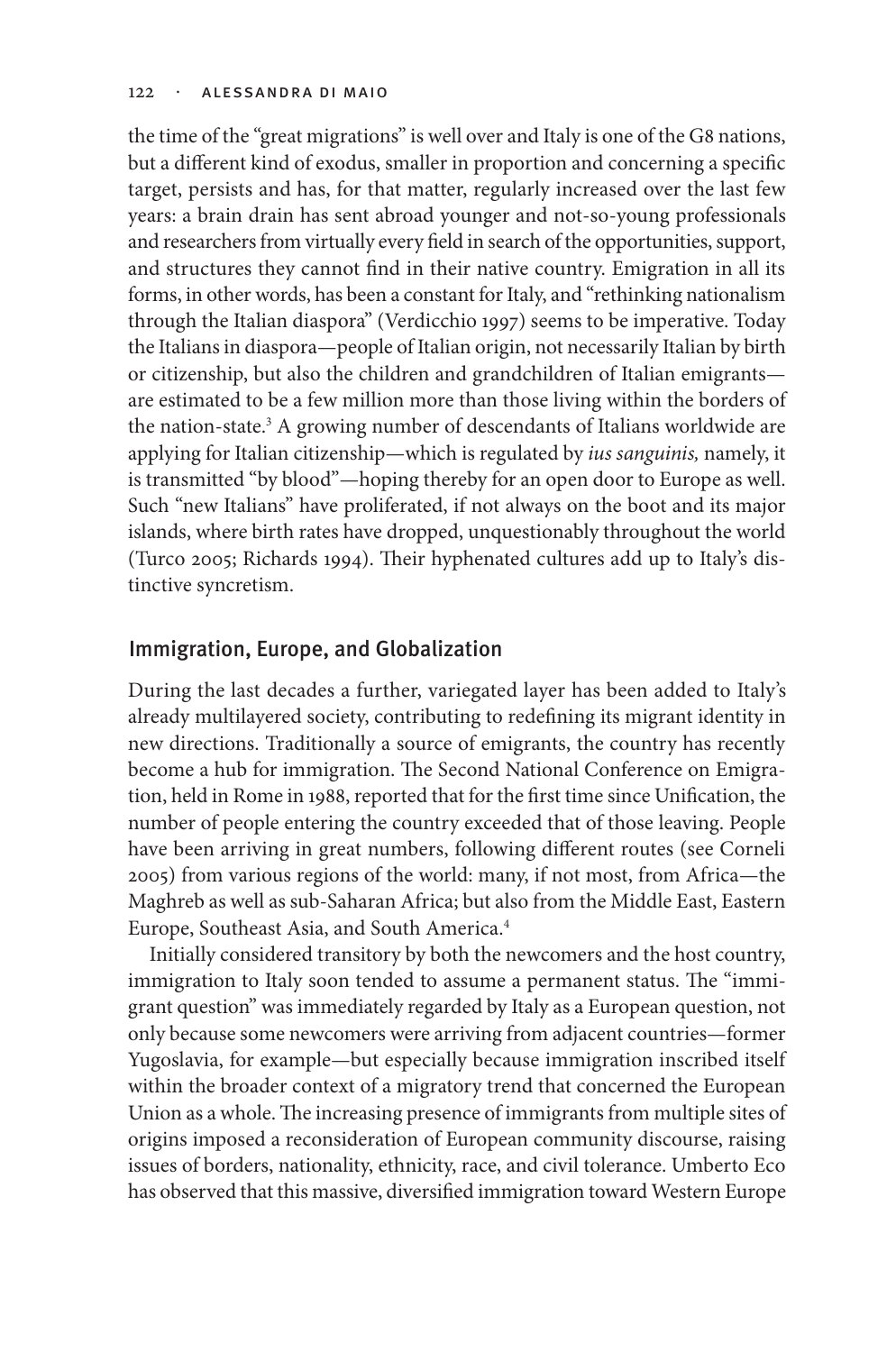was a far more significant phenomenon for the formation of a new European identity than the crisis of communism in the former Eastern bloc (1990). One might argue that the two phenomena are in fact closely related, if considered in a global frame.<sup>5</sup>

As Saskia Sassen suggests in her study *Guests and Aliens,* "Migrations do not simply happen. They are produced. And migrations do not involve just any possible combinations of countries. They are patterned. . . . Although it may seem that migrations are ever present, there are actually distinct phases and patterns over the last two centuries" (Sassen 1999, 155). Comparing the large transatlantic migrations in the second half of the nineteenth century to the contemporary mass movement to Europe, she explains that migratory waves are "bounded in space, time, and scale" and that the contemporary flows to Europe involve the entire world and its global market, and are characterized by new forms of economic, political, and cultural "transnationalization" (Sassen 1999, 133). Hence she emphasizes the necessity of a transnational migration policy, remarking, "National governments still have sovereignty over many matters, but they are increasingly part of a web of rights and regulations that are embedded in other entities—from EC institutions to courts defending the human rights of refugees" (133). Sassen's words resonate with those of Jan Karlsson, cochair of the Global Commission on International Migration,<sup>6</sup> who advocates the necessity of "multilateral, joint action," by virtue of which nation-states would abdicate their autonomy in migratory matters in favor of international law in order to manage and regulate global migrations—the most complex case of which, according to the Commission, is presented by Europe—and in order to actively protect what can be considered one of the most unprotected groups of people worldwide—migrants (Karlsson 2005). Thus, if on the one hand migratory fluxes warrant considerations in a "global framework" (Karlsson 2005), on the other hand they must be studied in their peculiarity. Sassen concludes, "There is only one enlightened road to take for Europe today: that is to work with settled immigrants and refugees toward their full integration, and to do so through frameworks that ensure cultural and religious diversity will be part of civil society, that is, part of what binds us rather than what segregates us" (Sassen 1999, 133).

#### A New Nation: New Laws, New Language

Italy gradually discovered that it was playing a new role in the global picture and that it was far from prepared for this responsibility. Although an active participant in the frameworks outlined above—transnational entities, an international code of laws, a transversal civil society, the global market, and so forth—it nonetheless found itself unprepared to receive such a plethora of people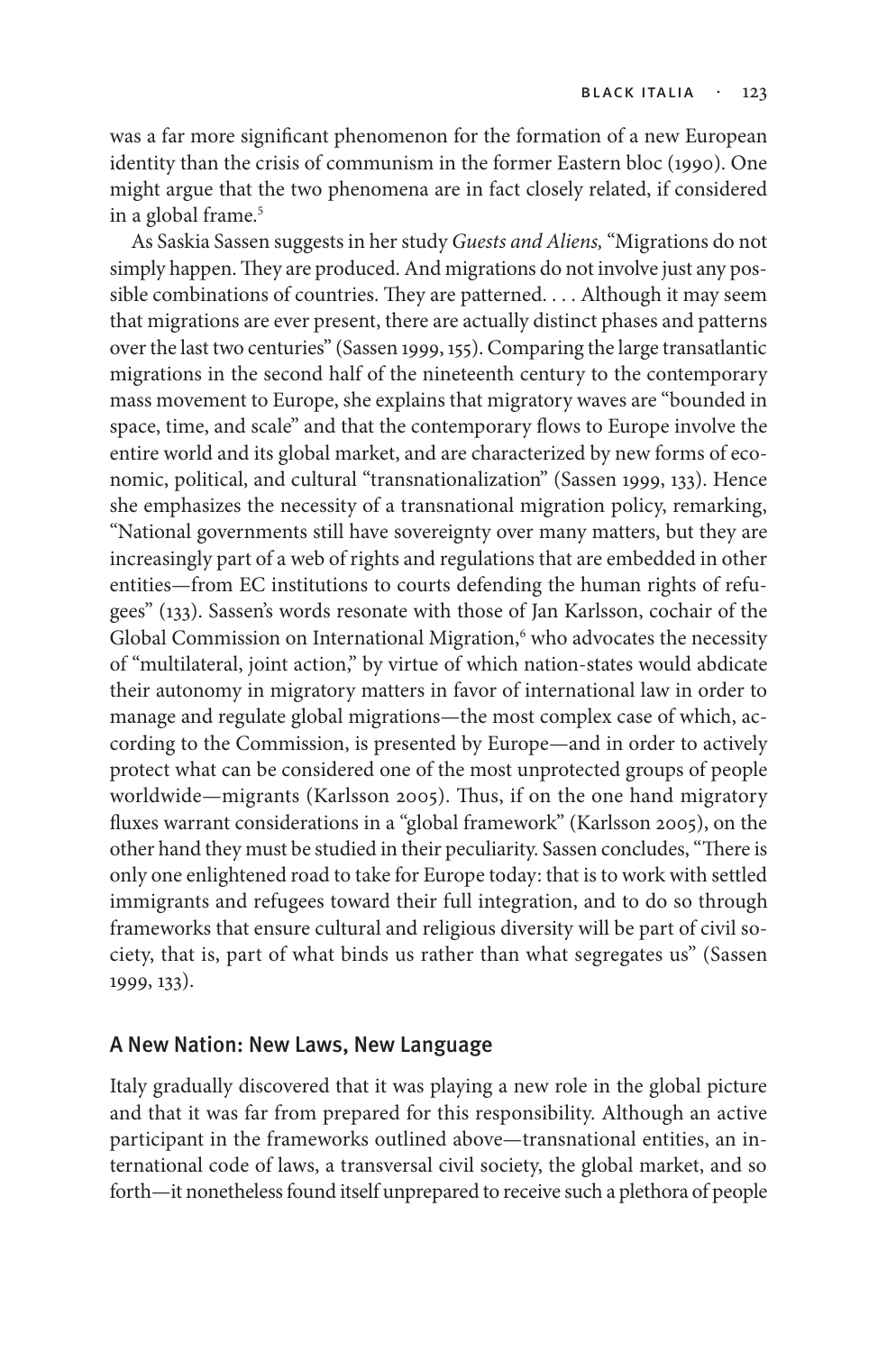whose presence called for prompt regulation. As an emigrating nation, Italy had neither laws nor social policies nor yet a language in which to address its new immigrant reality. Everything had to be invented. Social and political controversy quickly arose. Concurrent with an attempt to promote a culture of acceptance and solidarity was a relapse of nationalism or, in the best case, bewilderment. Multiculturalism was countered by racism. Newcomers were more often than not forced to the margins by the "welcoming" Italian society. However, they have increasingly interacted with, and added to, the composite social, political, economic, religious, intellectual, and even aesthetic Italian texture. From an initial alleged invisibility, their presence has become progressively more apparent in major urban centers as well as in the countryside, in the north and in the south, in schools, factories, the media, sports, politics, and the arts. As a result, the Italian landscape has changed, in some cases, literally: along with St. Peter's Basilica and the imposing synagogue on the opposite bank of the Tiber, Rome now boasts the largest mosque in Europe (see Richards 1994, 233–56).

The Italian language has undergone concomitant changes in view of the need to invent a new vocabulary. The media have promoted new terms and definitions, not infrequently revealing racialist overtones. Neologisms have flourished in newspapers and on TV, and are now used in everyday conversation. Many epithets have been invented to refer to the newcomers: *extracomunitari* (literally, people, individuals from outside the European Community), *vu cumpra'* (literally, would you like to buy something?),<sup>7</sup> scafista (refers to the people involved in human trafficking by sea, derived from *scafi,* boats), *badante* (home nurse, from *badare*, to look after), and many others.<sup>8</sup> The semantic field of other terms has expanded. For instance, particular nationalities have become the repository of associated characteristics. *Marocchino* is not only somebody from Morocco, but every immigrant with a darker complexion. *Filippina* refers not only to a woman from the Philippines, but to any maid who is not a native Italian. Even the term *immigrato*—by far the most frequent appellative in the media—whose English translation "immigrant" I have often used so far, has been subjected to a semantic shift, referring to every newcomer, independent of their juridical status. Thus, refugees, asylum seekers, seasonal migrant workers, and naturalized citizens are frequently and indiscriminately referred to as *immigrati.* In fact, the immigrant is not a juridical figure in Italy, but rather a socially, and, one might say, mass-media-constructed *persona*—or, more accurately, what sociologist Alessandro Dal Lago refers to as a *non-persona* (1999). There are no immigration laws in Italy, strictly speaking. There are laws—relatively recent laws—concerning *stranieri* (foreigners, strangers) who reside in Italy. When I use the term "immigrant," therefore, I do not intend to refer to a specific legal status, as yet absent; rather, my intent is to propose a re-semanticization of this word, favoring the idea of "migration" over that of "strangeness" implied by the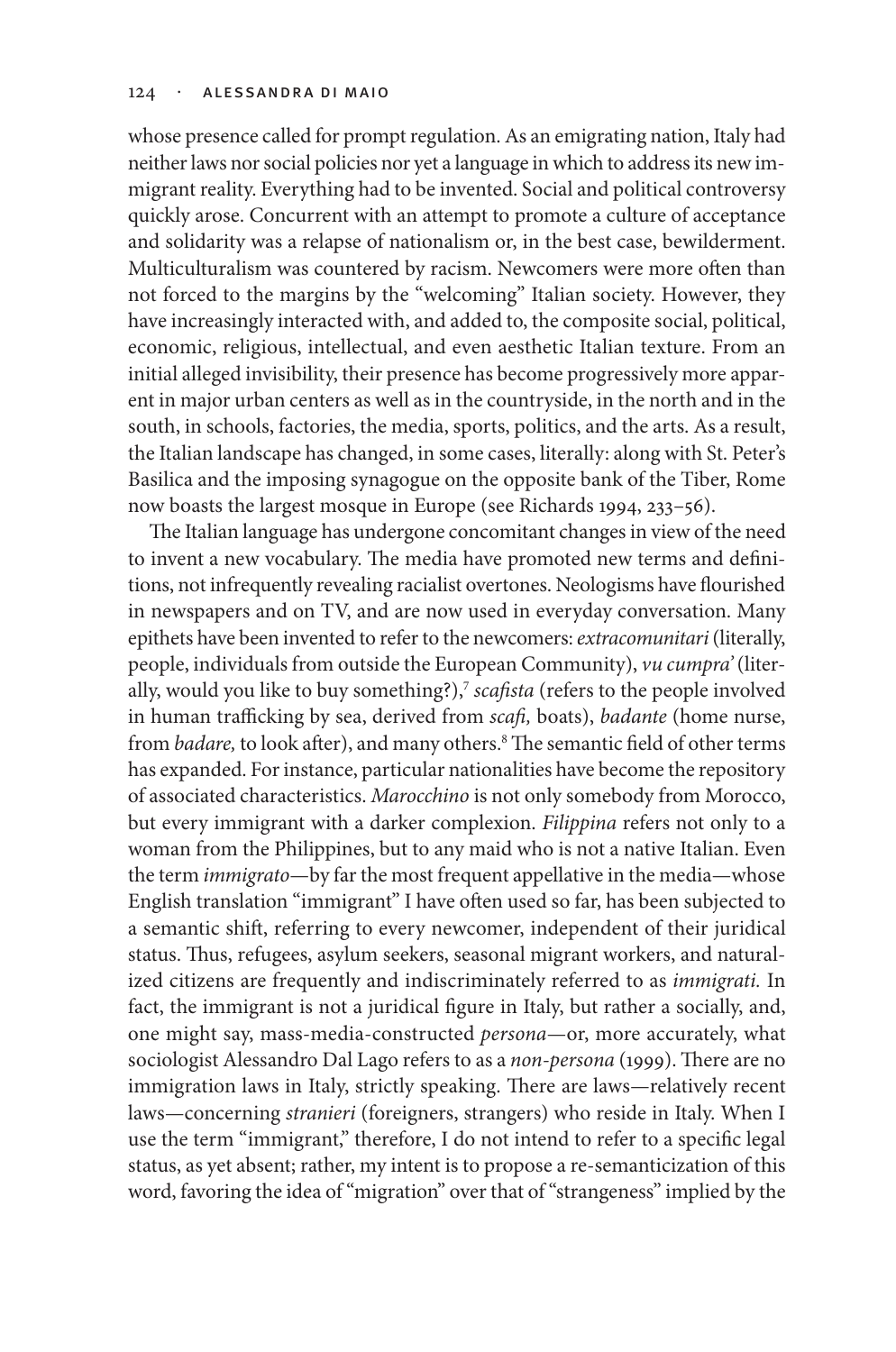legal term *straniero,* and indicating with the prefix "im-" a patterned direction, a destination, and a sense of location in this discourse: namely, the convergence in Italy of newcomers from different parts of the world.

The first legal text that attempted to regularize the "immigrant question" in Italy—or "emergency immigration," as media started to label it—dates back to 1986, and refers to *extracomunitari.*<sup>9</sup> It regulates migrant work but does not deal with norms of residence. The second half of the 1980s, when entries to Italy—especially from North and West Africa—were increasing in number and becoming more visible to society, was a period of rapid transformation in the country. The economy was flourishing, anti-mafia movements seemed to be more successful than ever before, and *Tangentopoli*—a neologism, translated as "Bribegate" by the Anglophone media—appeared to be finally putting an end to corruption. Immigration, among other things, was a motor of change. It was both a cause and an effect of a new economic status. However, it was kept invisible and silent for years mainly by remaining an illegal phenomenon. The fact that "immigrants" were individuals with an autonomous power of expression, and the right to exercise it, seemed to be ignored. The narration of immigration, when it began to be articulated, was an exclusive prerogative of legislators and the media.

This was true until 1989, when a young South African, Jerry Masslo, was murdered by a group of thugs in Villa Literno, an agricultural town not far from Naples, in the Campania region, where he worked as a tomato picker. In the predominantly rural south, immigrants have been primarily employed in farms and greenhouses. The assassination of Jerry Masslo, who had fled the apartheid regime of South Africa for democratic Italy only to encounter a racially motivated death, made the headlines and stirred public opinion. Above all, it changed the narration of the Italian immigration, opening it up to different voices. Immigrants began to speak up, especially those coming from Africa like Masslo. The first major law legalizing the status of the many "strangers" residing in Italy was hastily promulgated in 1990. Granting *in situ* individuals (those who had entered the country prior to December 1989) a *permesso di soggiorno* (literally, a permit to stay), the Martelli Law, as is commonly called after the name of its proponent, was in fact an amnesty.<sup>10</sup> A major step in the regularization of immigrant flows and living conditions was later provided by the Turco-Napolitano Law, in 1998, the first that tried to address systematically the issue of immigration to Italy.<sup>11</sup> A turning point—considered by many, especially by "immigrants," a drawback—in this kind of legislation was the Bossi-Fini Law (2002), which has made fingerprinting compulsory for every non-Italian residing in Italy.<sup>12</sup> In August 2006, in a new political climate, Interior Minister Giuliano Amato's bill proposing that citizenship be granted to those who have been legally resident in Italy for at least five years—not ten as is the case at present—was approved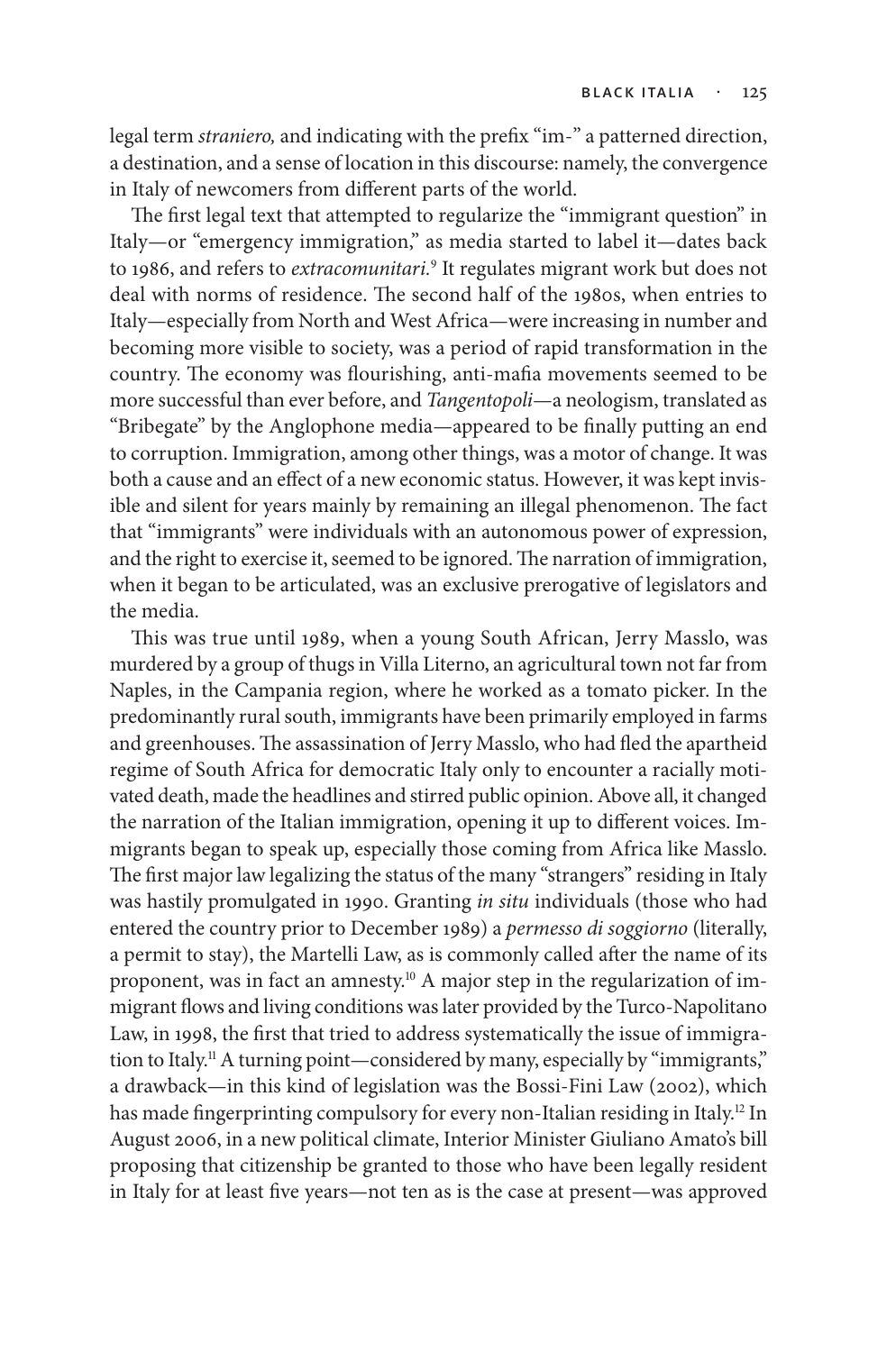by the government. Amato also proposed a long-term plan aimed at reconsidering other citizenship laws, including one that introduced the principle of *ius soli* (birthright citizenship), which would grant a right to Italian citizenship to all children born in Italy. However, when in April 2008 Italy's sixty-second government—and Silvio Berlusconi's third—was formed, the bill had not yet passed, and soon thereafter new Interior Minister Roberto Maroni introduced additional punitive measures against immigrants.

#### From Africa: The Birth of an Italian Multicultural Literature

In 1990, when for the first time foreigners were allowed to come out of illegality, Senegalese-born Pap Khouma, Moroccan-born Mohammed Bouchane, and Tunisian-born Salah Methnani published autobiographical fictions in which they recounted their experiences as African immigrants in Italy. As Khouma explained, "One can consider 1990 the year one of African legal immigration to Italy" (Khouma in Parati 1995, 116).

Methnani's novel, *Immigrato* (Immigrant), written in first person but coauthored by writer Mario Fortunato, narrates the experience of a young Tunisian who travels Italy from South to North, finding out that the country of his dreams more often than not is that of his nightmares. Bouchane's *Chiamatemi Alì* (Call me Ali), edited by Carla De Girolamo and Daniele Miccione, is a first-person narrative about a young Moroccan man who, after joining a group of migrant laborers, decides to change his name—Abdullah—to Alì, so that Italians can pronounce it without difficulty while he can retain his Muslim identity. Khouma's *Io, venditore di elefanti* (I, the elephant seller), also written in first person in collaboration with journalist Oreste Pivetta, tells the story of a Senegalese street vendor who, after having briefly resided in France, tries to make a life in Italy, where his expectations are met and proven wrong at one and the same time. Among these three book-length narratives, the latter has perhaps been the most successful: a best seller since its publication, it has been used as a textbook in many high schools nationwide and is now its eighth reprinting.<sup>13</sup>

It is worth noting that all three texts contain references to the 1986 laws. Moreover, one might argue that the narratives published by Khouma, Bouchane, and Methnani in 1990 indirectly responded to the Martelli Law promulgated the same year. This law was what in Italian legal jargon is referred to as a *sanatoria*—an amnesty, in this particular case aiming not only to regularize the position of the considerable number of clandestine immigrants but also possibly to prevent further illegal entry into the country. The word *sanatoria* derives from the verb *sanare,* meaning "to heal," to restore one's health. Graziella Parati notes the negative connotations of this metaphor: this terminology, borrowed from the rhetoric of sickness, assumes that becoming a nation of immigration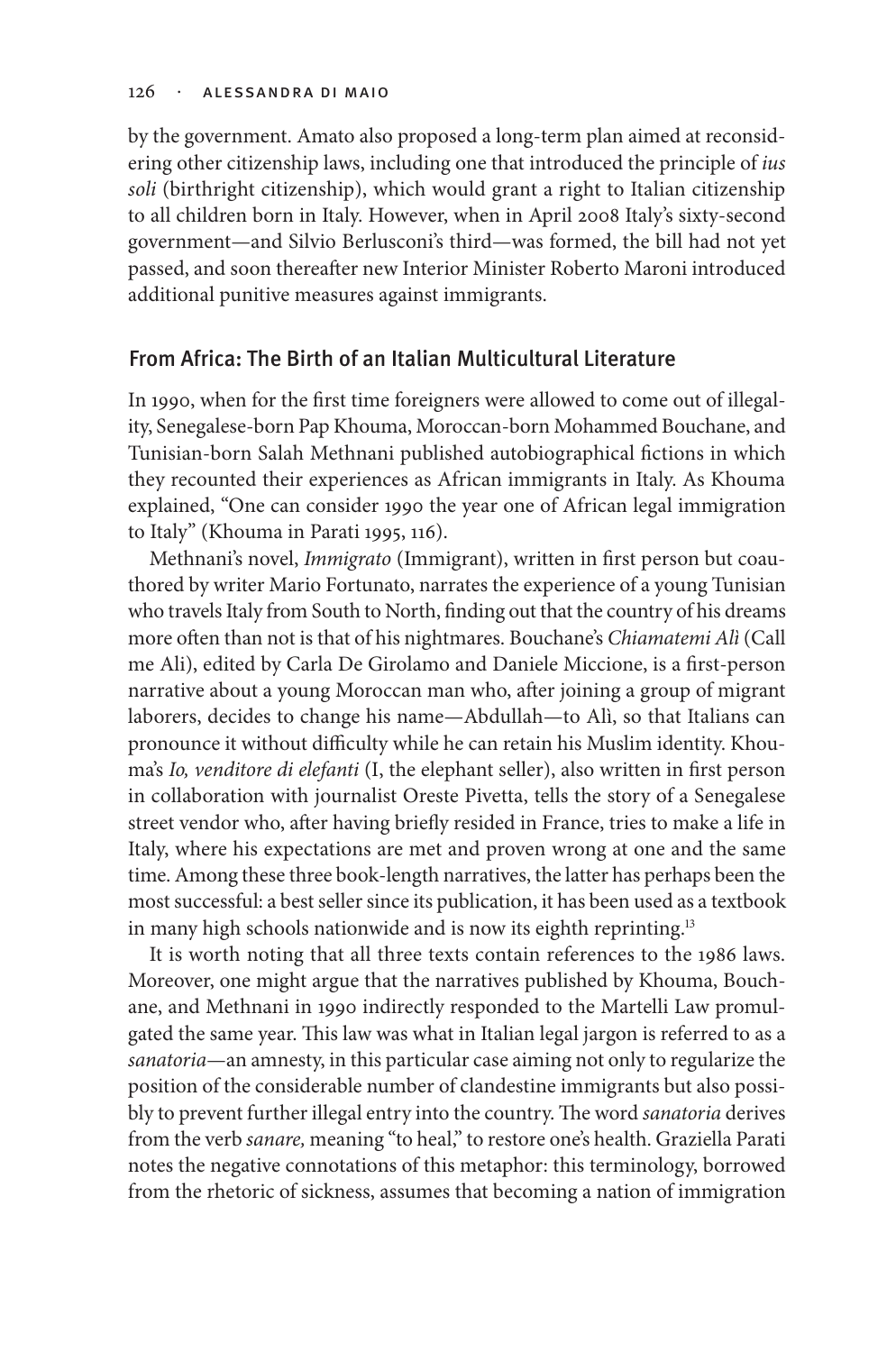involves a contamination of the body of the country, which in this legal text is narrated as diseased (Parati 1997a, 119). Parati suggests that the malady, according to the legislation, should be cured and further contagion prevented. Yet, she concludes, in "narrating the multiracial nation through the legal text, Italy has attempted, and failed, to 'practice safe text'" (1997a, 119). Methnani, Bouchane, and Khouma offer their interpretation of the aching Italian sociopolitical, legal, and narrative body in their works. Claiming for themselves the right to speak with their own voices, to tell their stories from their own standpoints, and to write the history to which they have been contributing participants, these writers re-manipulate and revolt against the narratives created on and about them. With the force of their own creative imaginations, they portray their own experiences as African migrants to Italy, thereby appropriating the reins of the nation's discourse on immigration. From narrative objects, they have made themselves narrative subjects. Asked what he intended to demonstrate with his book, Khouma answered, "I did not start writing because I wanted to demonstrate something. What I wanted to do was take the floor. Because Italians were talking about us, but they were asking questions and answering them, all by themselves. That's why we took the floor: to interrupt their monologue and establish a dialogue. This was the goal of my book" (Khouma in Parati 1995,  $115-16$ ; my translation).<sup>14</sup>

The fact that the first extended Italian immigrant narratives are all written by Africans, who recount, through the prism of fiction, their personal experiences, is worth particular attention. Recently, millions of Africans have settled all over Europe, not only in the former colonial nations, fleeing civil wars, famine, and poverty. Italy, perhaps largely thanks to its geographic position, has been a prime destination, in the beginning especially for North Africans but soon also for those from the sub-Saharan regions. In the 1990s, in particular, migration from Africa was far larger than that from other continents.15 Together with Spain, Italy is the European country with the highest number of migrants from Africa, most entering the country illegally and becoming "regularized" only later (Karlsson 2005). Despite what is advocated by the recent, xenophobic, myopic discourses on the "defense of the West" by the former president of the Italian senate, Marcello Pera (2005), and, even more recently, by former prime minister Silvio Berlusconi—who claims to be in favor of economic migration but says, "although the Left envisions a pluri-ethnic, pluri-cultural country, Italy must *remain* Catholic and *belong* to Italians" (2006; my italics)—the nation is heading rapidly towards a multicultural future where borders and ethnicities will increasingly be crossed, and where Africa will be present more than ever before. Khouma, Methnani, and Bouchane are among those African diasporic writers who have contributed to telling the story—and the history—of their people's recent migrations to Europe, as well as of Italy's changing social land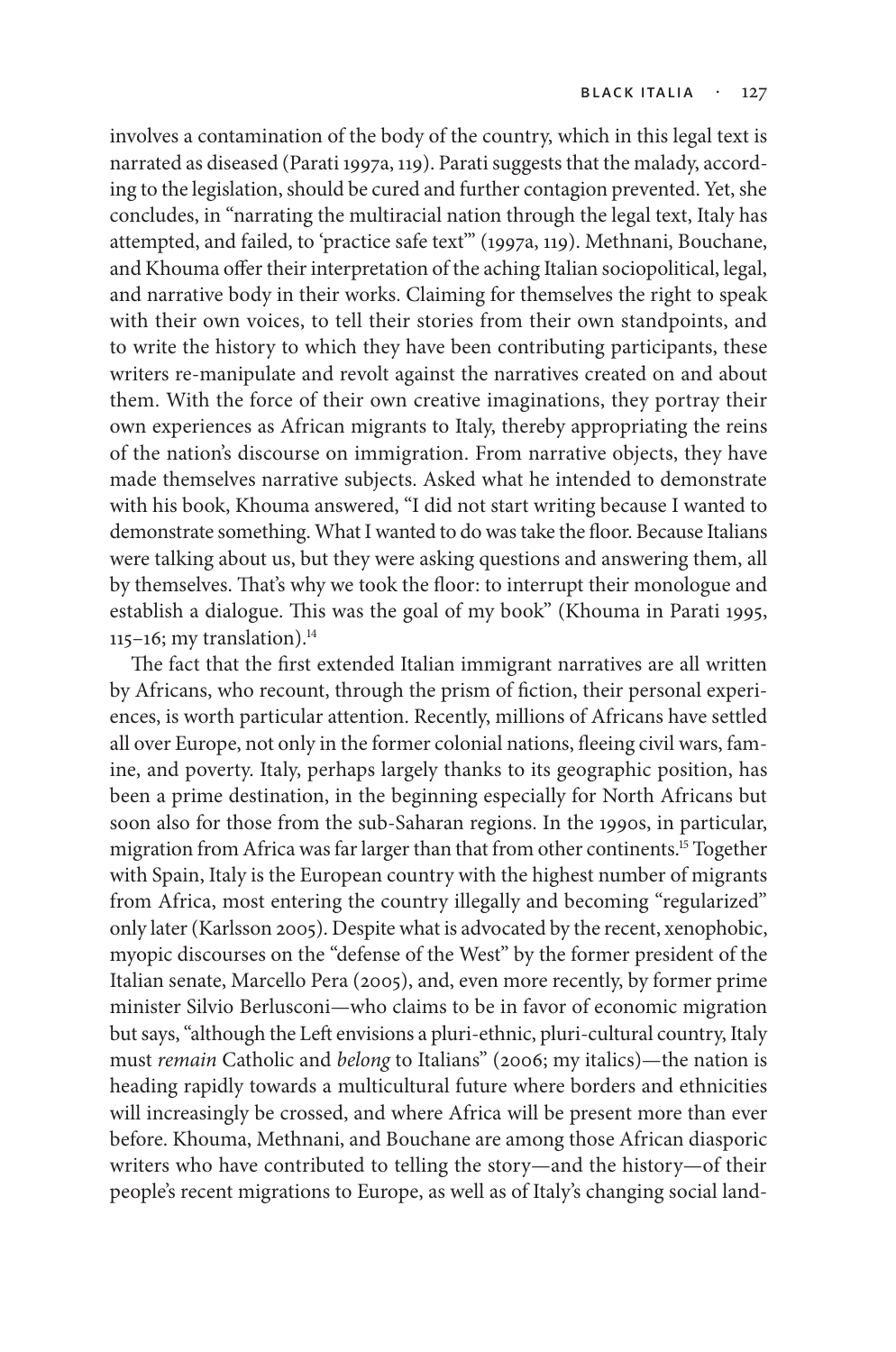scape and cultural texture. As writers, they belong to a plurality of traditions: they are part, and constitute a turning point, of the Italian literary tradition, first and foremost because they write in Italian; they participate in and expand the literary traditions of their native countries and mother tongues, which are often more than one and are embedded in their Italian texts; they contribute to the development of a transnational literature of migration; and they are a new addition to the literature of the African diaspora, to which they contribute with their African Italian voices and offer specific, lesser known perspectives on contemporary Black Europe.

The example set by Khouma, Bouchane, and Methnani marked the beginning of a trend in Italian letters that has been flourishing ever since.<sup>16</sup> Their texts were soon followed by others, different in form, genre, linguistic choice, style, and perspective, but sharing the same intent: narrating the experience of African migration to Italy, writing back, as it were, to the nation's dominant discourse about it, or, as Parati phrases it, "talking back in a destination culture" (2005). Among these, Saidou Moussa Ba's *La promessa di Hamadi* (Hamadi's promise), which chronicles the life of two Senegalese brothers in Italy, was published in 1991; in 1992, Mohsen Melliti's novel *Pantanella, canto lungo la strada* (Pantanella, a song along the road), about an abandoned pasta factory in Rome in which a heterogeneous group of immigrants settles but is eventually forced by police to leave; in 1993, *Volevo diventare bianca* (I wanted to become white), one of the first extended narratives by an African Italian woman, Nassera Chohra, born in France of Algerian parents, who recounts in this loosely autobiographical text the various stages of her journey through Europe as a black woman; and in 1994, Fernanda Farias de Albuquerque's *Princesa* (Princess), the autobiographical story of a Brazilian transvestite who works the streets in Italy. The list becomes richer as years go by.

As is clear even in some of the above titles—*I, the elephant seller; I wanted to become white*—many of the earliest narratives by African Italian writers use a first-person narrator and protagonist. The autobiographical element has been essential to the development of the African Italian literature of migration. However, although several of the earliest works are written in the first person, they are the product of collaboration between the migrant authors and native Italian writers—journalists, authors, editors, transcribers, interviewers, and translators. The controversial question of authorship has been crucial to the birth of every ethnic literary tradition, especially to much literature from the African diaspora. In particular, as Alessandro Portelli remarks, "The complex structure of the authorial role is one of the most significant analogies between Afro-Italian and Afro-American literary productions, although authorial collaboration is stated much more explicitly in the former than in the latter" (Portelli 2004). In the earliest African American texts, Portelli continues, "The names of the white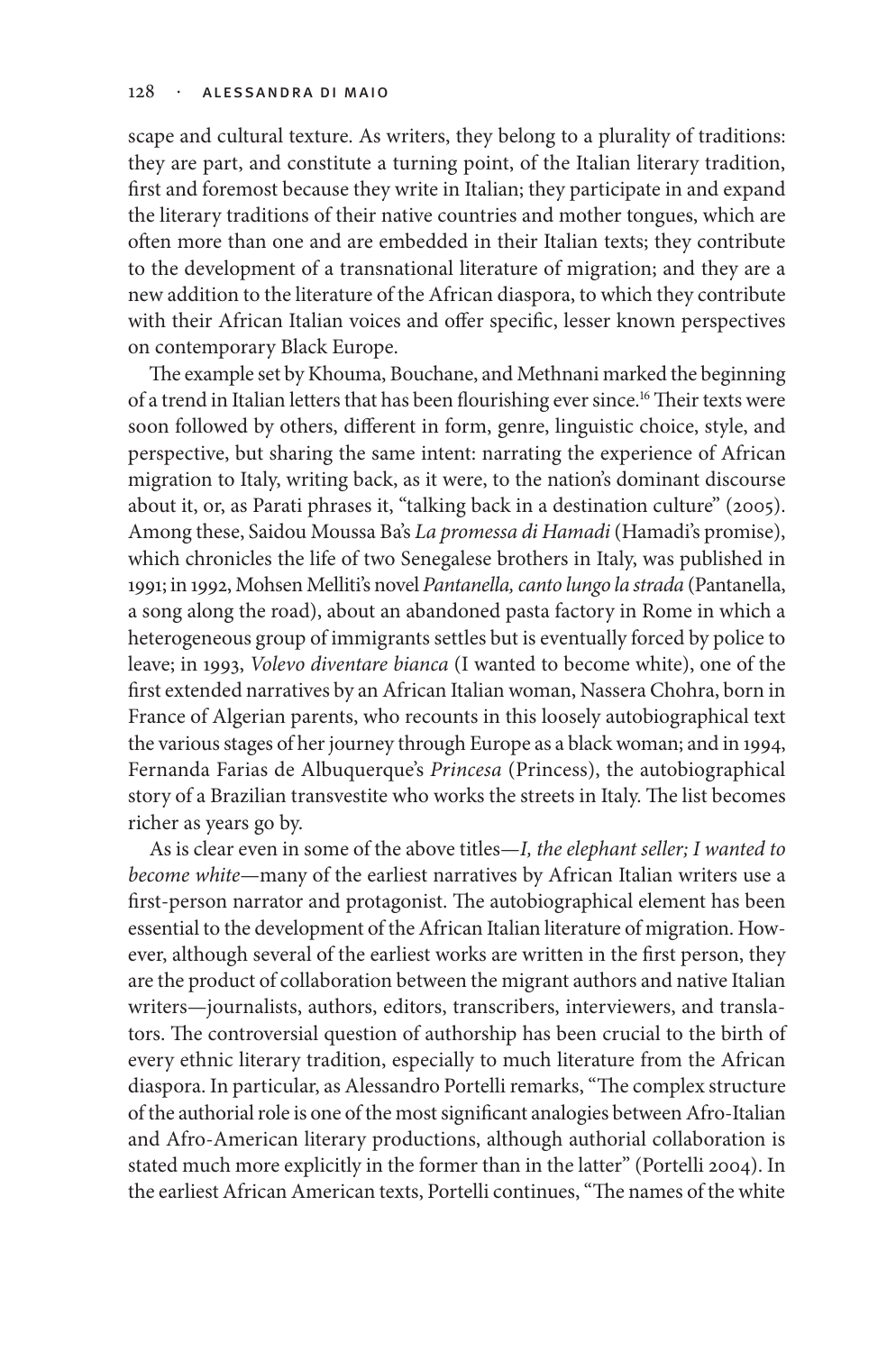editors appeared only in the paratextual materials, with the exclusive scope of authenticating the narrative. So the Black protagonist's discourse was kept separate from that of the white sponsor, in a pretense of authenticity." On the contrary, in the recent African Italian texts, collaboration is made explicit, becoming visible even on the cover, where multiple names appear, "with the intent of being both a procedure of authentication and a mechanism of composition of the text as a dialogic discourse" (Portelli 2004). However, Portelli concludes, these contemporary African Italian "migrant writers share with their African American forefathers a similar uncertainty towards their co-authors" (2004).

The literary collaboration between an African migrant and a native Italian fictionalizes and symbolizes the actual encounter between Africa and Italy, between the host society and the newcomers. In much the same way as social encounters, these artistic experiences have been extremely positive at times, laying the bases for professional relationships and personal friendships, while in other instances they have proven to be problematic and conflictual. For instance, whereas Nassera Chohra lamented that her editor pressed her to reforge her narrative materials, Saidou Moussa Ba, who wrote both *La promessa di Hamadi* and *La memoria di A.* (A.'s memory) with the collaboration of Micheletti, remarked, "Our books assume political meaning, because the immigrant and the native worked together, tried together. Therefore, these are books of encounter, dialogue, and culture" (quoted in Colace 1995, 87B).

#### Monuments or Documents? The Risk of Marginalization

Collaborative authorship, the autobiographical theme, the sociopolitical subject, and the plainspoken style and often explicit language shared by these books determined that many readers—including literary critics and writers—regarded these narratives as "pre-literary experiences with mere sociological value" (Fortunato in Polveroni 1995). My argument is that in order to fully appreciate the importance of these recent works, their profound anthropological, sociological, and historical implications, they should be read in the first place as conscious, individual pieces of literature, without thereby denying their valuable social testimony. These African migrant texts are literary pieces, written in Italian, produced by, and within, a society—the Italian, first of all, but also the European—in a process of rapid transformation. Reading these texts as mere "documents" rather than as "monuments" hides an otherwise clear attempt of marginalization.17 In the introduction to Tahar Ben Jelloun's collection of Italian stories *Dove lo stato non c'è* (State of absence)—a text that challenges national boundaries from multiple perspectives and occupies a special place in the contemporary African European literary production—Volterrani claims, "In this book, we recognized the fundamental status and essential function of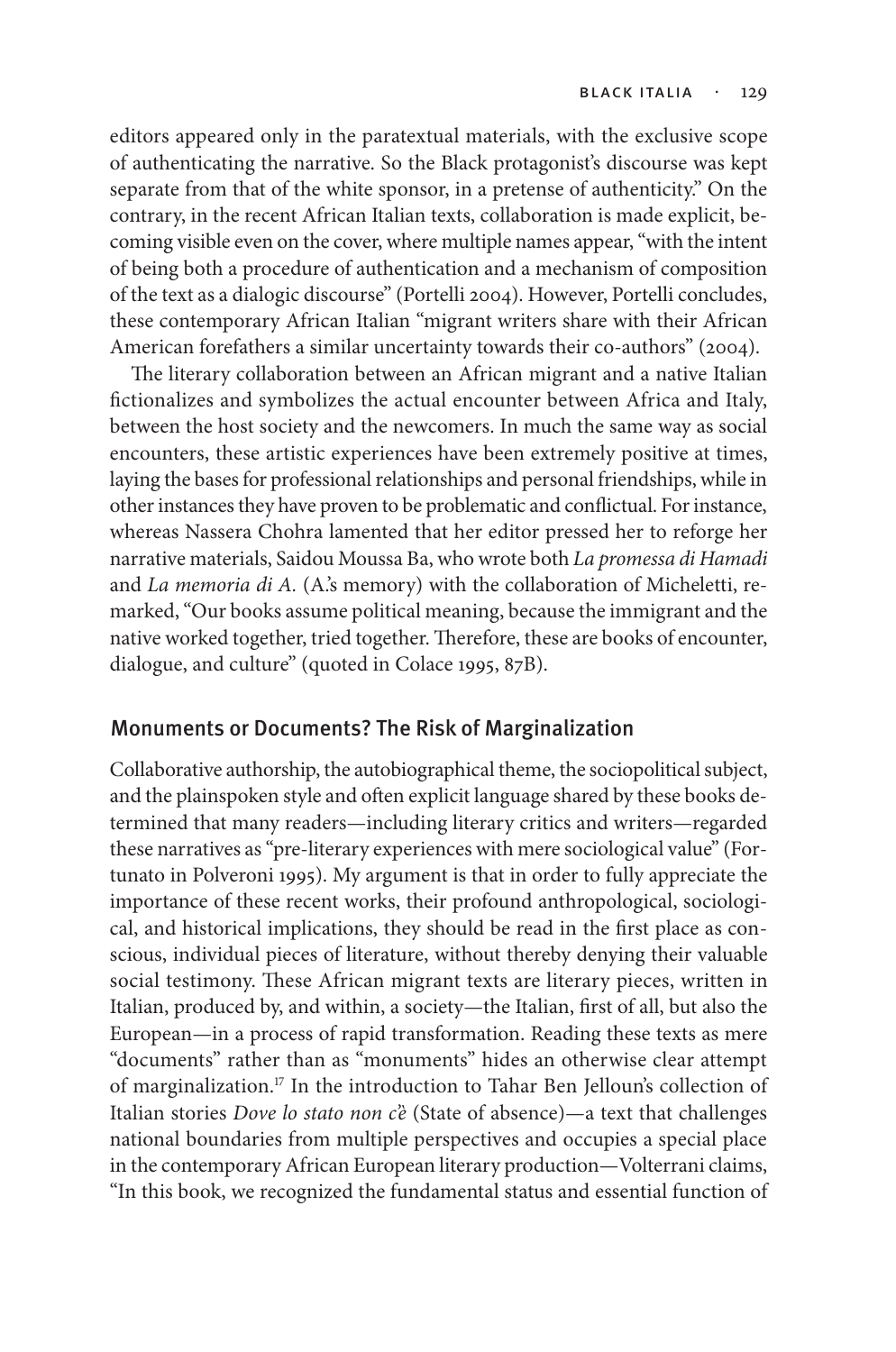literature, which is to create fiction with the materials of reality" (1991, vi). Far from being an element of disruption, or of dishonoring the composite Italian literary tradition, the African migrants' works add to it and offer alternative models and modes to its canon.

This point can be easily proven by looking more closely at Khouma's *Io, venditore di elefanti* as an example. The metaphoric quality of the title is made explicit in the first of the book's thirty-one chapters, "Vendere" (Selling). After an apology for the importance of resistance in order to survive street life, the first-person narrator clarifies that, however, "selling is not only a question of resistance. . . . You will understand what I mean, if you follow me while I tell my story. You will see that selling elephants, framed butterflies, or bone vultures is an *art*" (Khouma 1990, 12; my emphasis). The elephant in the title is first of all an artifact—one that comes from a region, West Africa, that boasts a major tradition in arts and crafts, especially sculpture. But in the Italian imagery the elephant also represents, and is a metaphor for, an entire continent: Africa. If selling in general requires conviction and endurance, selling artifacts in particular necessitates a special kind of competence in that it demands aesthetic skills. The elephant seller of the title is not only a migrant turned illegal merchant; he is also, and especially, an *African* and an *artist.* More specifically, he is primarily a storyteller in the tradition of his people, the Wolof, who have a saying which he reports in the conclusion of his narrative: "As we say in my country, if you can tell a story, it means it brought you good luck" (Khouma 1990, 143). The protagonist/narrator of *Io, venditore di elefanti* can tell his story because he has had the good fortune to survive it. Eventually, he can look back and recount it—in Italian, the chosen language of *invention.* "After some time and a number of adventures, I arrived in Milan, where I have been an *inventor,* because I was the first to put up mini-markets in the subway stations, together with three friends. . . . By *selling,* I have also learned *Italian.* Some people make an effort to change their job, hoping to live an easier life, to find a home, to put back together a family. And that is fine. But selling is a great trade. There is no reason to be ashamed of it" (Khouma 1990, 13; my emphasis). Art in this text—be it elephant selling or storytelling—constitutes the main form of resistance. Its possibilities of reinvention assure survival. The elephant seller's story offers a counternarrative to that proposed by the legal narration of immigration and provides the possibility of a happy ending. It makes mediation possible and a dialogue plausible.

The African Italian literature of migration is the result of individual and social "acts of mediation" through various cultural, national, and linguistic planes (Parati 1997b, 174). These acts of mediation, which are also ultimately acts of translation from one culture into another, imply inclusion and connection among people and across a plurality of spaces and languages, which they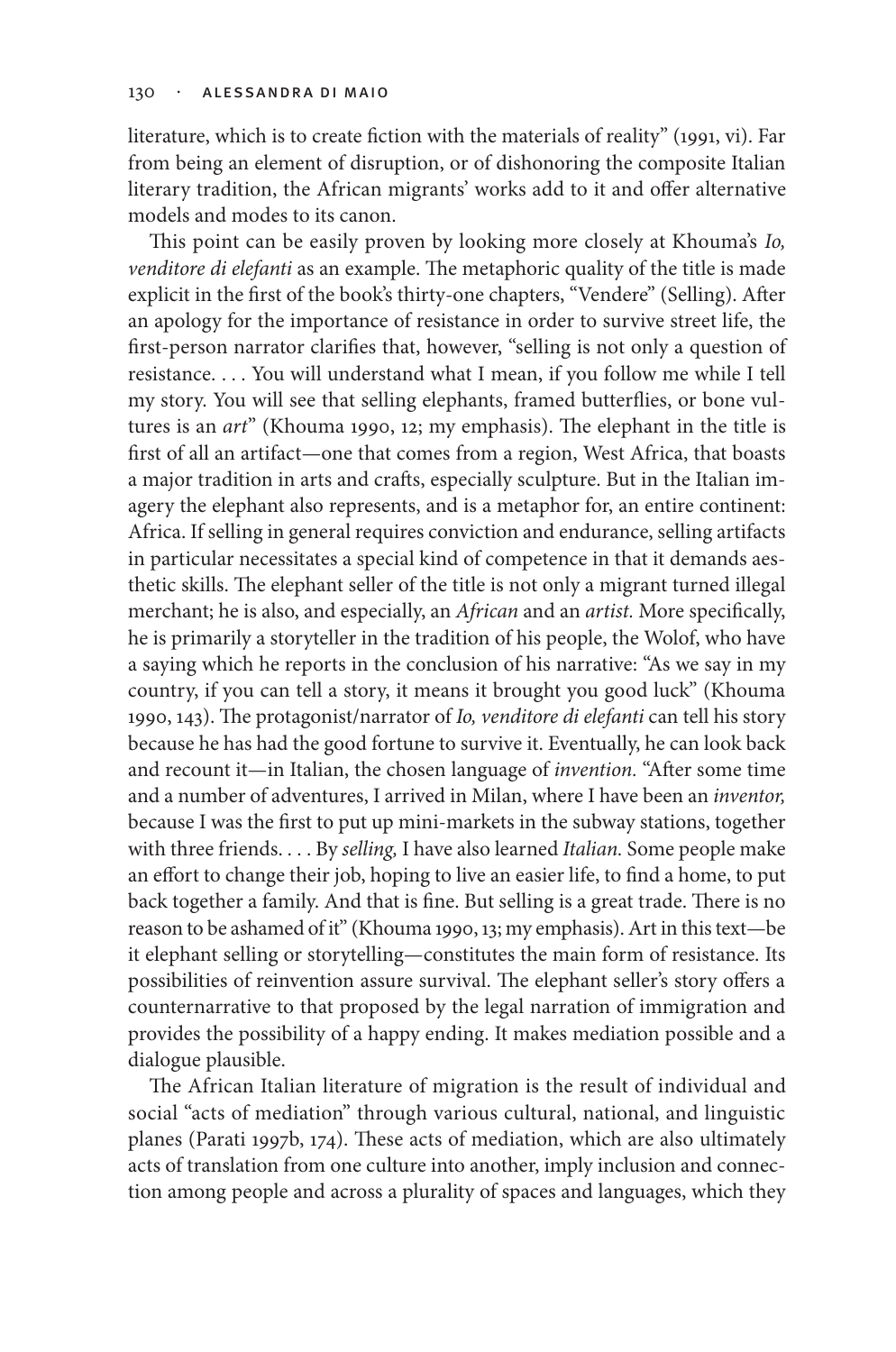open and connect in an effort to establish a dialogue. Much of the postcolonial literary jargon, althought it has the merit of challenging the binarism of Western discourse and reverting relationships of power, does not seem particularly relevant to these texts and their protagonists, eliciting its reconsideration from new perspectives. Upon being asked whether he felt that he occupied "spaces in-between cultures and literatures," Moussa Ba explained, "First of all, I consider myself a man who has had the chance to transmit something. Then, I want to struggle to conquer *one* space in this world. But there are still obstacles to overcome. There are walls impeding the dialogue among subjects of different cultures. The common goal is speaking with one another without frontiers" (Moussa Ba in Parati 1995, 106; my italics). To the same question, Khouma replied, "I have never thought about it in this way. First of all, I am an African. I am more African than Senegalese. . . . I am not afraid of confronting myself with other cultures. If one is open-minded, one can give and take. In the process of exchanging cultures, people transform themselves. In Senegal, we live in a multicultural, or rather multi-ethnic society. In Dakar, for example, we speak Wolof, with some French, English, Portuguese, Spanish, and other local languages. If you speak with a man from Dakar who lives in Milan, he will throw in Italian too" (Khouma in Parati 1995, 118).

#### From Twoness to Plurality

The risk of marginalizing literary production deriving from the contact of two or more worlds is not new. In his interesting comparison between the beginnings of an emerging African Italian literary tradition and African American literature, Portelli exhorts Italians to be less myopic than Americans were in appreciating from the start their ethnic literature. He wonders, "It took us two centuries to recognize that Phillis Wheatley, the first African-American woman poet, was an artist and not a freak. Are we supposed to wait another two hundred years before acknowledging the embedded difference peculiar to the figures and creative processes of the Italian literature of migration?" (Portelli 2004).

In an analysis of some African Italian texts, Portelli remarks that, although the experience of slavery is obviously altogether different from that of migration, "twoness"—a concept that he borrows from W.E.B. Du Bois—constitutes the central organizing textual principle in both literary traditions. Twoness, Du Bois declared in 1903, is "double consciousness, this sense of always looking at one's self through the eyes of others, of measuring one's soul by the tape of a world that looks on in amused contempt and pity." The history of the African American people, Du Bois explains, is based on this strife (Du Bois 1903, 5).

My argument is that the metaphor of twoness, masterfully used by Du Bois at the dawn of the twentieth century to describe a very specific historical context,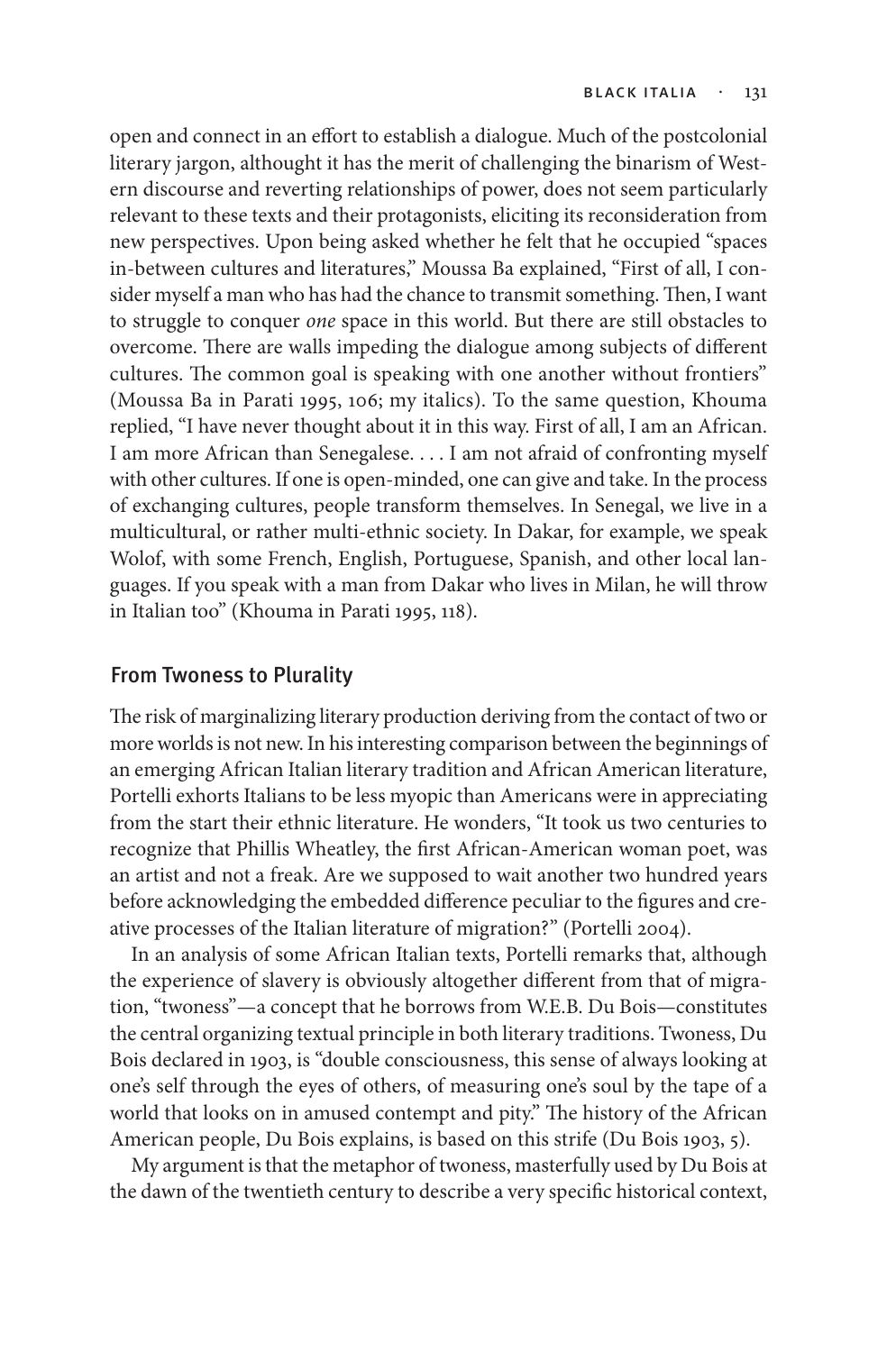can be fragmented and amplified into one of plurality at the onset of the millennium, when concepts such as migration, multiculturalism, transnationalism, and globalization have become so pivotal not only to the literary but also to the historic and economic discourses of many traditions, challenging the conventional philosophical relationships self/other, host/guest, native/stranger, which now call for a reconsideration from a post-postmodern, global perspective. If at the core of American epics is a twoness primarily founded on the contrast black versus white, mirroring the process of essential racialization that was fundamental to the construction of an American national identity, then plurality constitutes the organizing textual principle, as well as one of the privileged themes, of the contemporary Italian literature of migration whether it is written by authors coming from Africa or the diaspora. In their own ways, the Italian migrant artists are exploring new ways of expressing their experience of plurality by inverting, revising, revaluing, and eventually expanding not only cultural binary oppositions but the ideologies that propose them. Khouma says, "I could have introduced the immigrant in a negative light, or vice versa; I could have said nice things about Italians, or I could have said nasty things about them. What I did, instead, was gather actual facts and let readers judge for themselves" (Khouma in Parati 1995, 115).

The poem "Prigione" (Prison), written by the Cameroonian Italian poet Ndjock Ngana, also known by the Italian name of Teodoro, clearly illustrates how plurality can become an organizing textual principle. This poem, which has become a sort of a manifesto of the Italian literature of migration, is included in the collection *ÑindôNero* (1994), where it appears, like the other pieces in the book, *en-face* in Baasa and Italian. Significantly, the title is made up of the words that mean "black" in each language, retaining an original African identity together with the possibility of translating it into different cultures and languages. Beside its Italian side, I here propose a third version of the poem—my English translation—confident that I will remain faithful to its spirit.

| Vivere                  | Living                   |
|-------------------------|--------------------------|
| Amare                   | Loving                   |
| Conoscere               | Knowing                  |
| Avere                   | Having                   |
| una sola cosa           | one thing only           |
| è prigione.             | is prison.               |
| Vivere una sola vita,   | Living only one life,    |
| in una sola città,      | in one town only,        |
| in un solo paese,       | one country only,        |
| in un solo universo,    | one universe only,       |
| vivere in un solo mondo | living only in one world |
| è prigione.             | is prison.               |
|                         |                          |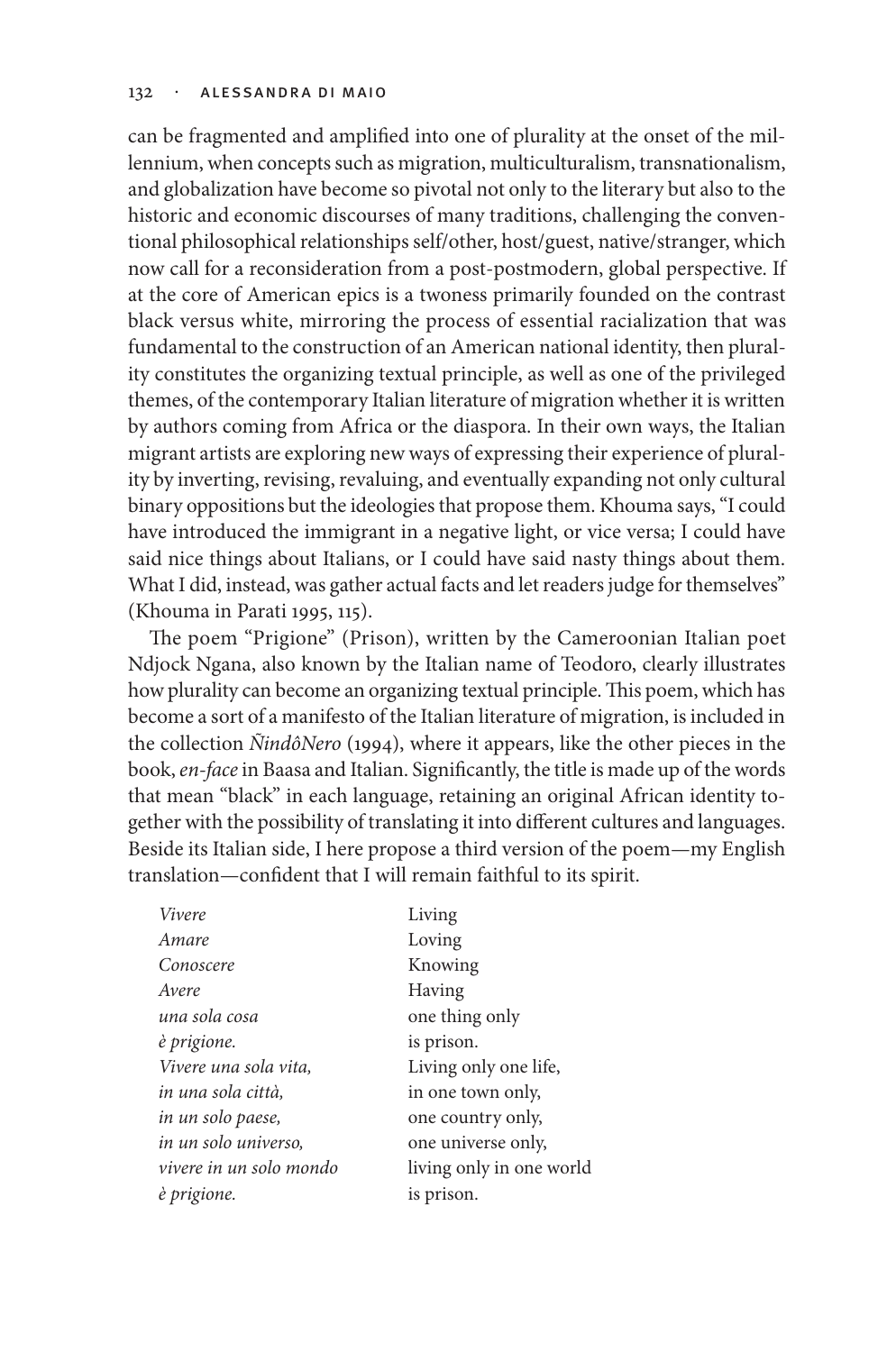| Amare un solo amico.       | Loving only one friend,    |
|----------------------------|----------------------------|
| un solo padre,             | one father only,           |
| una sola madre.            | one mother only,           |
| una sola famiglia,         | one family only,           |
| amare una sola persona     | loving only one person     |
| è prigione.                | is prison.                 |
| Conoscere una sola lingua, | Knowing only one language, |
| un solo lavoro.            | one craft only,            |
| un solo costume,           | one custom only,           |
| una sola civiltà.          | one civilization only,     |
| conoscere una sola logica  | knowing only one logic     |
| <i>è prigione.</i>         | is prison.                 |
| Avere un solo corpo,       | Having only one body,      |
| un solo pensiero,          | one thought only,          |
| una sola conoscenza,       | one knowledge only,        |
| una sola essenza,          | one essence only,          |
| avere un solo essere       | having only one being,     |
| è prigione.                | is prison.                 |
|                            |                            |

One-ness, in Ngana/Teodoro's poem, is prison. Only plurality—of voices, places, bodies, thoughts—would then be equated with freedom. By celebrating multiplicity in his poem-manifesto, Teodoro/Ngana claims for himself and his peer African migrant artists a broad, unrestricted artistic space that includes and yet transcends the conventional boundaries imposed by national and cultural constructions. More generally, the migrant—at once immigrant and emigrant—can translate his/her African identity—*ñindô* and *nero*—and represent the free person par excellence, because s/he is the one who can freely move across names, spaces, languages, and traditions. Indeed, as one of the most eminent contemporary migrant writers, Salman Rushdie, suggests, in the era of multiculturalism and globalization the migrant becomes the ultimate metaphor for man/woman (Rushdie 1991, 277–78).

Multiplicity is not only the artistic principle of composition but also the central theme of Fernanda Farias de Albuquerque's autobiographical novel *Princesa* (1994), one of the most intense and superb stories of the new Italian literature of migration. *Princesa* is a trans-story. It is the account of how Fernandinho, born in the Brazilian Nordeste, one of the main destinations during the slave trade, becomes first Fernanda, a prostitute transvestite, and then Princesa, not quite a transsexual but no longer exactly a man. Young Princesa undertakes a transatlantic journey to Europe. After spending a short time in Spain, she reaches Italy, where she works the street with the other *viados*—Brazilian transvestite and transsexual streetwalkers—and develops an addiction to heroin, experiencing some of the most violent aspects of illegal immigration. Princesa is eventually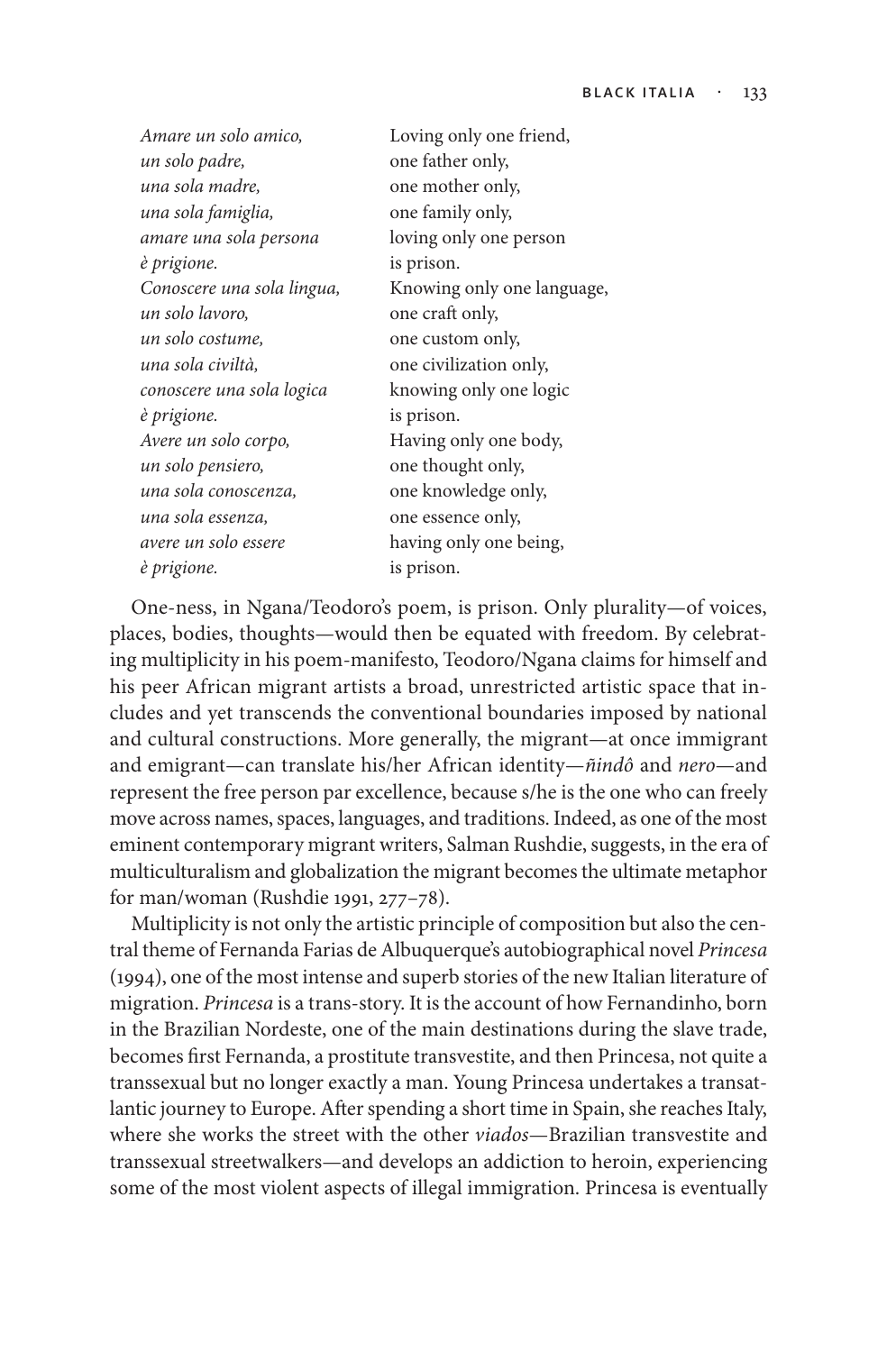arrested and imprisoned in Rebibbia, Rome's all-male jail, where she finds out that she has contracted AIDS.

In *Princesa,* names, sexual identities, bodies, nationalities, and even languages are multiple. While in prison, Farias de Albuquerque—who after a period of probation was deported to Brazil where she died in 2000—told her story in a peculiar mixture of Portuguese and Italian to Giovanni, a Sardinian shepherd jailed for life. Giovanni, whose first language was Sardinian, translated, transcribed, and then passed the story on to Maurizio Jannelli, a former member of the Red Brigades,<sup>18</sup> who ultimately wrote its final draft in Italian—an Italian which, as he states in his introduction to the novel, resulted from the chemistry of the three inmates' native tongues. This plurality of authorial voices, in Jannelli's words, "opened a space for an encounter, and for mutual knowledge" that "proved crucial to resist the devastating act of seclusion" (Jannelli in Farias de Albuquerque 1994).To the imprisonment enforced by the law, the three authors respond with their collective writing. Yet if the narration was made possible by a multiple act of translation, the protagonist experiences multiplicity—of bodies, genders, love affairs, streets, homes, and so on—as fragmentation, alienation, suffering, isolation, and, eventually, imprisonment. While providing textual organization, multiplicity appears as both a condemnation and an act of liberation in *Princesa.* By reading the novel against Teodoro/Ngana's poetry, one can discern two opposite faces of the same metaphor: the prison and the theme of migration. While the poem is an optimistic plea for inclusion and celebrates unity within plurality, *Princesa* denounces the irreconcilable yearning of a fragmented human being and of the pain of becoming in a Black body (in fact Farias de Albuquerque was mestizo).

Plurality is also at the center of Tahar Ben Jelloun's short story "Pietro il matto, Pietro il saggio" (Peter the fool, Peter the wise), included in the Moroccan French author's collection of Italian stories *Dove lo stato non c'è* (1991, 177–89), which also includes the tale "Villa Literno," a fictionalized reconstruction of the murder of South African immigrant Jerry Masslo. The protagonist of "Pietro il matto, Pietro il saggio" is a Sicilian *cantastorie* (literally, a story singer, a traditional popular figure whose function was to travel to towns and villages and spread the news of the day) with a peculiar disability: every time he is interrupted while he is speaking, he begins to stutter. Pietro travels through the squares of Italy to tell people "the truth," because, he suggests, "Truth is not what you see. Truth is not what it is; truth is what you tell. I tell my stories without interruption, so that the truth can come out."19 Nonetheless, he recommends, "If the truth is stuttering in my mouth, be ready to catch it, and hold on to it; put its pieces together." (Ben Jelloun 1994, 183). Only storytelling, which implies the active collaboration of both authors and audiences, can turn fragments into significant plurality. Only a storyteller can tell the truth in an area—southern Italy—where, as the title suggests, the state, its laws, and institutions are absent.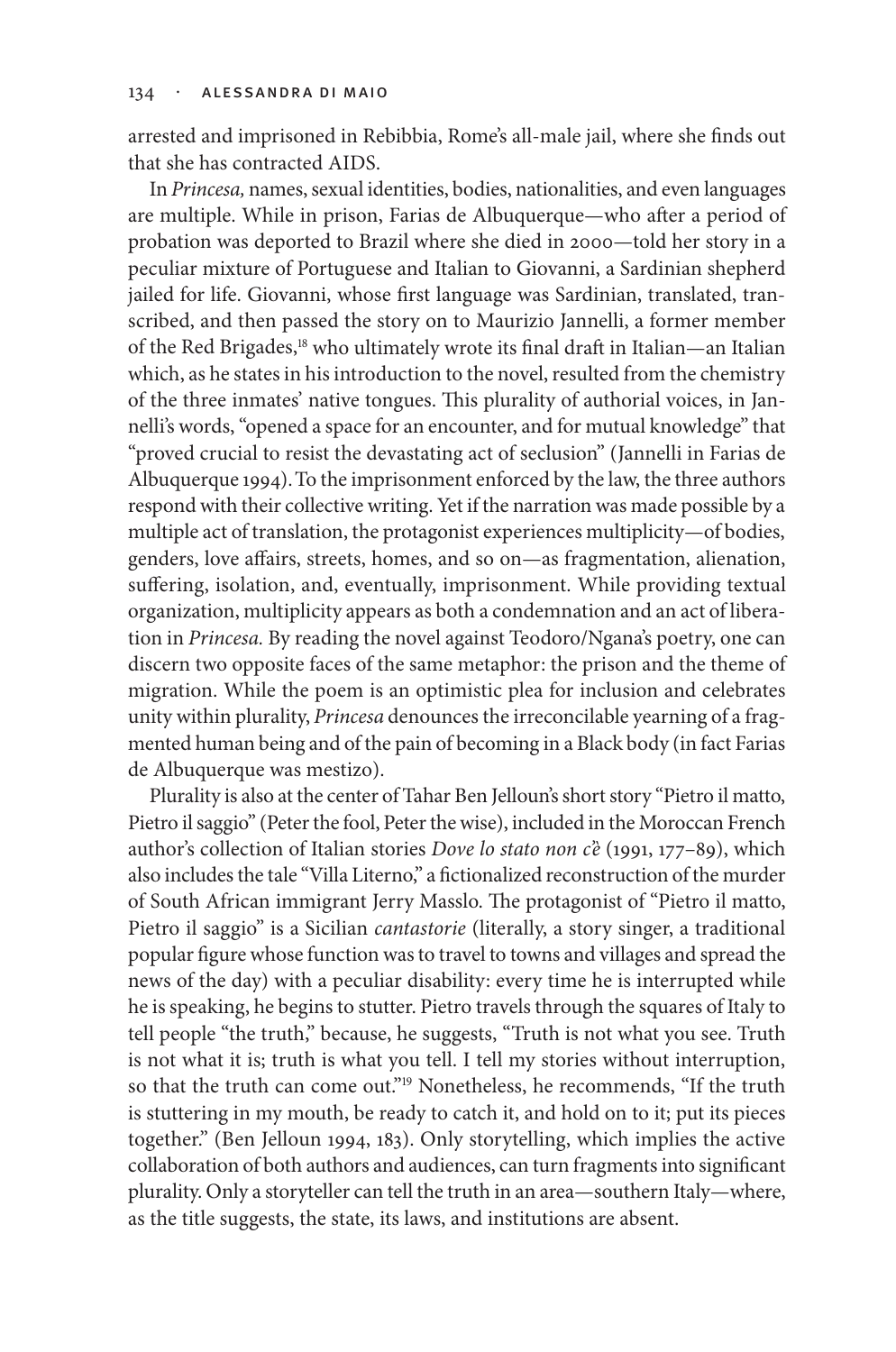Plurality entails brotherhood in Ben Jelloun's story. Pietro has two brothers: Cicciu, his Sicilian maestro, who "proclaims the truth while singing" (Ben Jelloun 1994, 185), and Moha, his Moroccan double, a ventriloquist storyteller who can hear, understand, and repeat without hesitation the stories of all those people—women, children, young militants—whose voices history has tried to silence. Sometimes, Pietro imagines that his Moroccan brother—the protagonist of Ben Jelloun's celebrated novel *Moha le Fou, Moha le Sage* (1978), which opens a plurality of resonances and establishes a further dialogue among literary traditions—now lives in Italy; in Sicily, specifically, which is geographically, historically, and culturally the region closest to Africa, where immigration from the Maghreb has reached its peak; more precisely, in Mazara del Vallo, a major fishing port town facing the north coast of Africa, host of the largest Tunisian community in Europe. "Often, I think I may meet [Moha] in Sicily. I can't find him, but I imagine him. Once I even believed that I saw him in Mazara del Vallo's *Kasbah,* in a café full of Tunisian fishermen. They were all there, around him, listening to the latest stories from their country. The Tunisians were watching and listening to him. They were sturdy young men, who had long left their villages, and had recreated their original place in Mazara; but they still lived in sadness" (Ben Jelloun 1994, 184–85).

In Pietro, Moha, and Cicciu, migrant, wise, and mad storytellers of the Mediterranean, one may recognize a glimpse of their ventriloquist creator and his desire—akin to that of his fellow African Italian migrant writers—to break the transnational walls of silence by "telling the truth." The voices of the three storytellers merge into a chorus that can be heard all over the Mediterranean basin, offering itself as an alternative to the media.

It has been said that Ben Jelloun's text should not be considered within the frame of Italian migrant literature by virtue of the fact that its author was an established "francophone" writer well before his Italian book was published. I believe this is a moot point. First of all, a number of immigrant authors had already written in one or more languages before learning Italian; indeed, some were established writers before migrating to Italy.<sup>20</sup> Moreover, by choosing to set *Dove lo stato non c'è* in southern Italy ("Italian Stories" is the explicative subtitle of the book) and to write it directly in Italian, with the assistance of Egi Volterrani—a well-respected journalist who is his Italian translator but appears as a coauthor in this text—Ben Jelloun meant to make a precise statement: he wanted to offer his own vision of Italy, one of the countries that he often visits, for whose press he writes regularly. But the Italy he describes in his stories is often far from flattering. In his view, in spite of its beauty, Italy is a divided nation, corrupt and even diseased. One might hypothesize that this unflattering portrait of Italy may be one reason why *Dove lo stato non c'è* has been received negatively. Perhaps many Italian readers refuse to recognize themselves in Ben Jelloun's portrait, in which he argues that the perennial negligence of the state,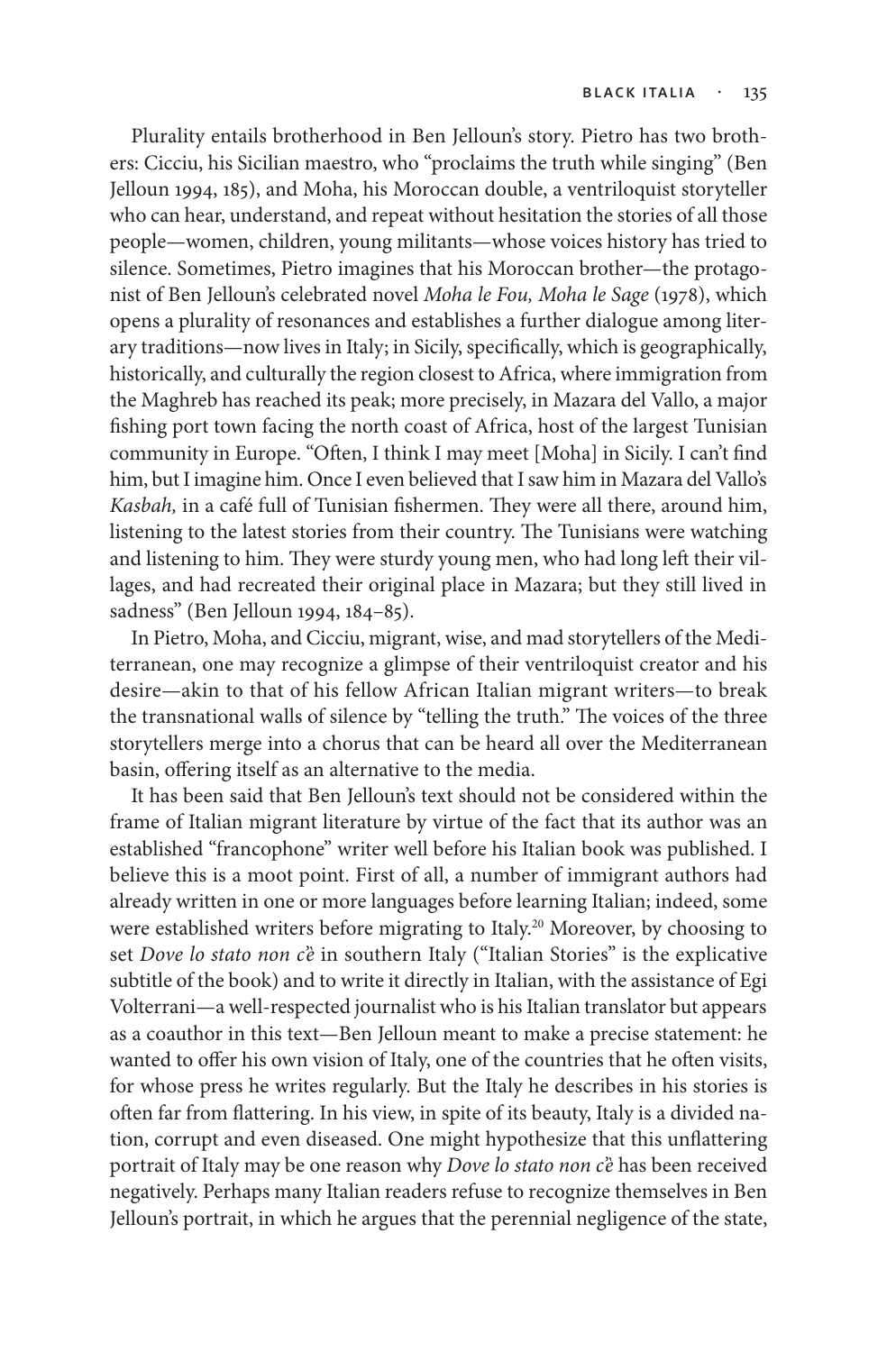and certainly not the relatively recent presence of immigrants, has been the main cause of the socioeconomic and political problems of the south. Whatever the case, by writing his "Italian Stories," Moroccan writer Ben Jelloun has established new connections among literary traditions from both Europe and Africa, further expanding and making ever more visible the "open" space of the African migrants' literature.

#### Postcolonial Writing: Somali Italian Literature

A form of immigration that Italy has not much discussed, having tried to suppress it by assimilating it to the more general migratory trend involving the nation, is that from its former colonies and occupied territories in Africa. Since the 1960s, relatively large numbers have arrived in Italy from Eritrea, Ethiopia, and Somalia, most fleeing brutal dictatorships or civil wars. In spite of the fact that it has a historical responsibility towards these people, after a first effort in 1981—when a law was promulgated granting them a temporary permit to stay<sup>21</sup>—Italy has offered them no form of asylum, whether legally or in terms of specific social policies. Somalis, for instance, as Nuruddin Farah points out in the Italian section of his book *Yesterday, Tomorrow,* should be considered refugees, having escaped either Siyad Barre's wicked regime or the civil war that followed and precipitated the nation's collapse (Farah 2000). But Italy has never fully enforced the 1951 Geneva Convention on refugees and asylum; the Italian media consider Somalis "immigrants," and the laws treat them as regular "strangers." Nevertheless, there is a large Somali community in Italy. Moreover, there is a group of Somali Italian writers, many of whom are women, who have used their powerful voices to tell their often inconvenient stories.

Among them are Ubax Cristina Ali Farah and Igiaba Scego. Although both were born in Italy in the 1970s, their relationship with Somalia, their personal stories, and their poetics differ from each other. Scego was born in Rome, where she was brought up and still resides, to Somali parents who fled their country after Barre's coup d'état. She has visited Somalia but never lived there for any extended period of time. Ali Farah, born in Verona to an Italian mother and a Somali father, was raised in Mogadishu, where her family moved while she was still a baby, and returned to Italy as a young adult, via Hungary, to escape Somalia's civil war. With Shirin Ramzanali Fazel and Sirad S. Hassan, also from Somalia, Maria Abbebù Viarengo and Gabriella Ghermandi from Ethiopia, Erminia Dell'Oro and Ribka Sibhatu from Eritrea, and several others, these women writers have created what can be considered an Italian postcolonial literary production. Their works are read mainly within the migratory literary context, but a more detailed analysis shows that although they share some of the preoccupations of other migrant writers, they also present some peculiari-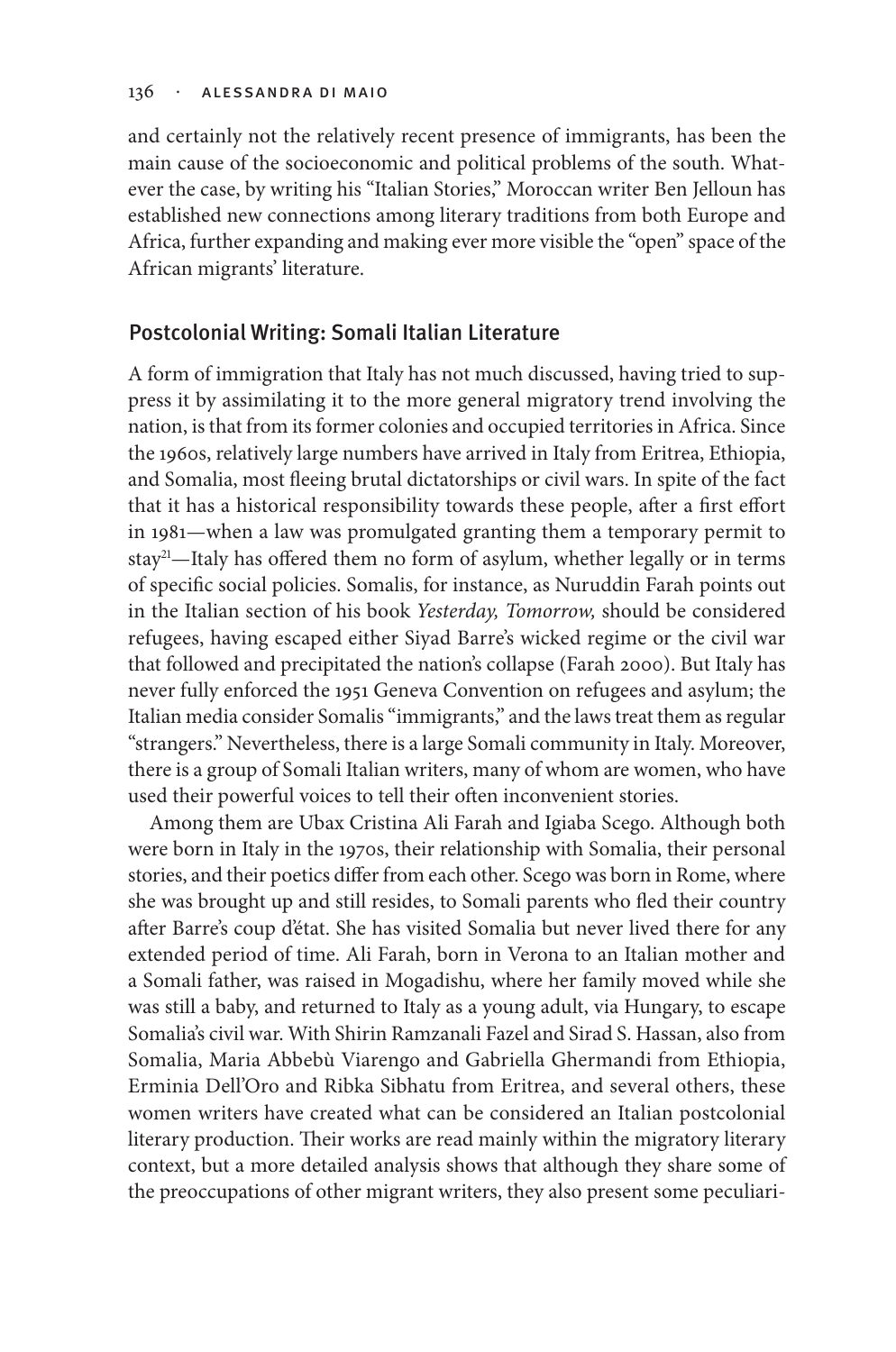ties that connect them to the specificity of the Italian postcolonial experience and, by extension, to postcolonial texts in other languages. In fact, these texts suggest a reconsideration of the entire concept of postcoloniality by highlighting, first and foremost through their very existence, what Sandra Ponzanesi, in her comparative study on contemporary women's writing from the Indian and African Italian diasporas, describes as one of the most evident paradoxes of the postcolonial condition: the implicit assumption that most postcolonial literature is expressed in English, the global dominant language, which results in a marginalization of all other postcolonial traditions, such as those in Dutch, French, Portuguese, Italian, and other "minor" languages (Ponzanesi 2004). Ponzanesi suggests that the emerging literature by African Italian migrant women offers itself as a unique, largely unknown site to explore the contradictions and "dissymmetrical relationships" that inform postcolonialism, besides contributing to the revival of "an obscure chapter of Italian history: that of colonialism" (Ponzanesi 2004, xiv). The very existence of this literature prevents further reproduction of homogenizing and totalitarian theoretical discourses, on the contrary favoring the historical, political, and linguistic complexity of the postcolonial condition by bringing "to the fore a set of asymmetric relationships in which language, hegemony, and diaspora play a crucial role" (Ponzanesi 2004, 3).

One of the aspects that set the African Italian postcolonial texts as distinctive within the frame of a general migratory context is their use of language. For most, if not all, of these writers, Italian is a mother tongue—usually not the only one, but one nonetheless. In contrast to the Italian migrant writers' earliest works, the more recent works are written without the support of a native speaker—although now most authors have given up coauthorship and write their texts autonomously. As a consequence, the result is often more experimental. A specific example is, for instance, some Somali terms that are borrowings or calques from the Italian that are discernible in many of Ali Farah's narratives and poems, such as those in the short story "Madre piccola" (Little Mother), $22$  a poetic reflection of the Somali diaspora in Europe from an all-female perspective: *farmascio* (from the Italian *farmacia,* pharmacy), *restauranti* (from Italian *ristorante,* restaurant), *olio olivo* (from Italian *olio d'oliva,* olive oil), and *guersce* (from Italian *guercio,* blind in one eye).<sup>23</sup> But what all these texts have primarily in common is an artistic agenda. They portray a nation where Africa and Italy's colonial past and postcolonial present are central, proposing a dialogue that challenges those who are partial to monologue, historical revisionism, and persevere in believing in a monolithic national identity. The protagonists of these texts, as disparate as they are, all show major concern in the construction of an individual identity that takes into consideration the totality of their life's experience.

It is not unusual for these writers to shape the form of the monologue to their own ends. Ali Farah's short story "Madre piccola" was conceived as a monologue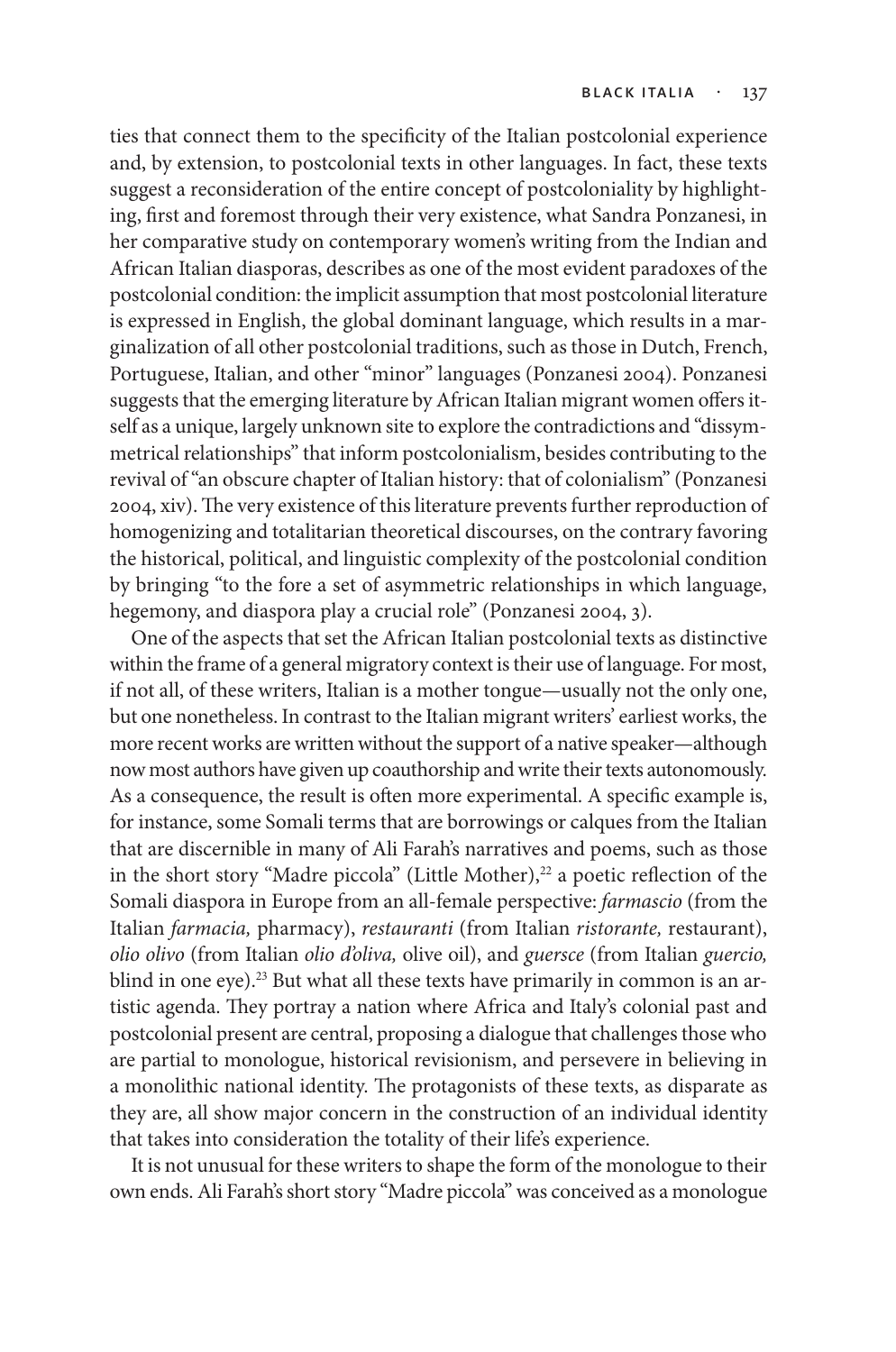and has been more than once performed as such by its author. Scego wrote the humorous short story "Salsicce" as an interior monologue in the aftermath of the promulgation of the Bossi-Fini Law. The story tells in first person of a fictional, young Somali Italian woman from Rome who, in spite of her Muslim religion and the mid-August heat in the city, goes to the closest butcher and buys "a large quantity of sausages" (Scego 2005, 214). The story is built on the suspense of whether the protagonist/narrator will eventually eat these sausages and whether eating them can help her feel more Italian. Feeling threatened by the new law, the protagonist believes that she must find new ways to assert her Italian self, which in fact she had not doubted until that point but rather negotiated with her Somali identity. She makes this point clear:

My worries all began with the announcement of the Bossi-Fini Law. "All non-ECC immigrants who wish to renew their permits must be fingerprinted as a preventive measure." Where did I stand in all this? Would I be considered a non-ECC immigrant and therefore a potential criminal, to be fingerprinted by the government to prevent a crime that had not yet been committed (but which they supposed that I would sooner or later commit)? Or would I be considered a revered, cosseted Italian given the benefit of the doubt by the government even if it showed that I had a long police record?

Italy or Somalia? Doubt. Fingerprints or no fingerprints?

Horrendous doubt.

My beautiful passport was burgundy red and it proclaimed to all intents and purposes my Italian nationality, but did that passport speak the truth? Deep down was I truly Italian? Or was I supposed to be fingerprinted like so many others? (Scego 2005, 216; translation by Bellesia and Poletto)

The protagonist compiles an exhilarating list itemizing the moments when she feels Somali and when Italian (Scego 2005, 219–20). But she is not able to solve the puzzle of her double sense of national belonging. A further dimension adds to her already composite identity: the awareness of being Black and therefore connected to other diasporic Africans worldwide. Plurality is her way of living and feeling; it is part of her daily life. She is reading the newspaper when she says, "I go on reading and what do my eyes see? A short article, 'African-American community in uproar over beating of Black youth by white policemen.' I am fed up with news like this! Why the heck are they always beating us up? And besides, this is not helping me forget about the sausages! And most of all it isn't helping me forget about the fingerprinting!" (Scego 2005, 222).

However, as her skin color constantly reminds her and everyone else of her Africanness, the protagonist's main concern in this story is to affirm her Italianness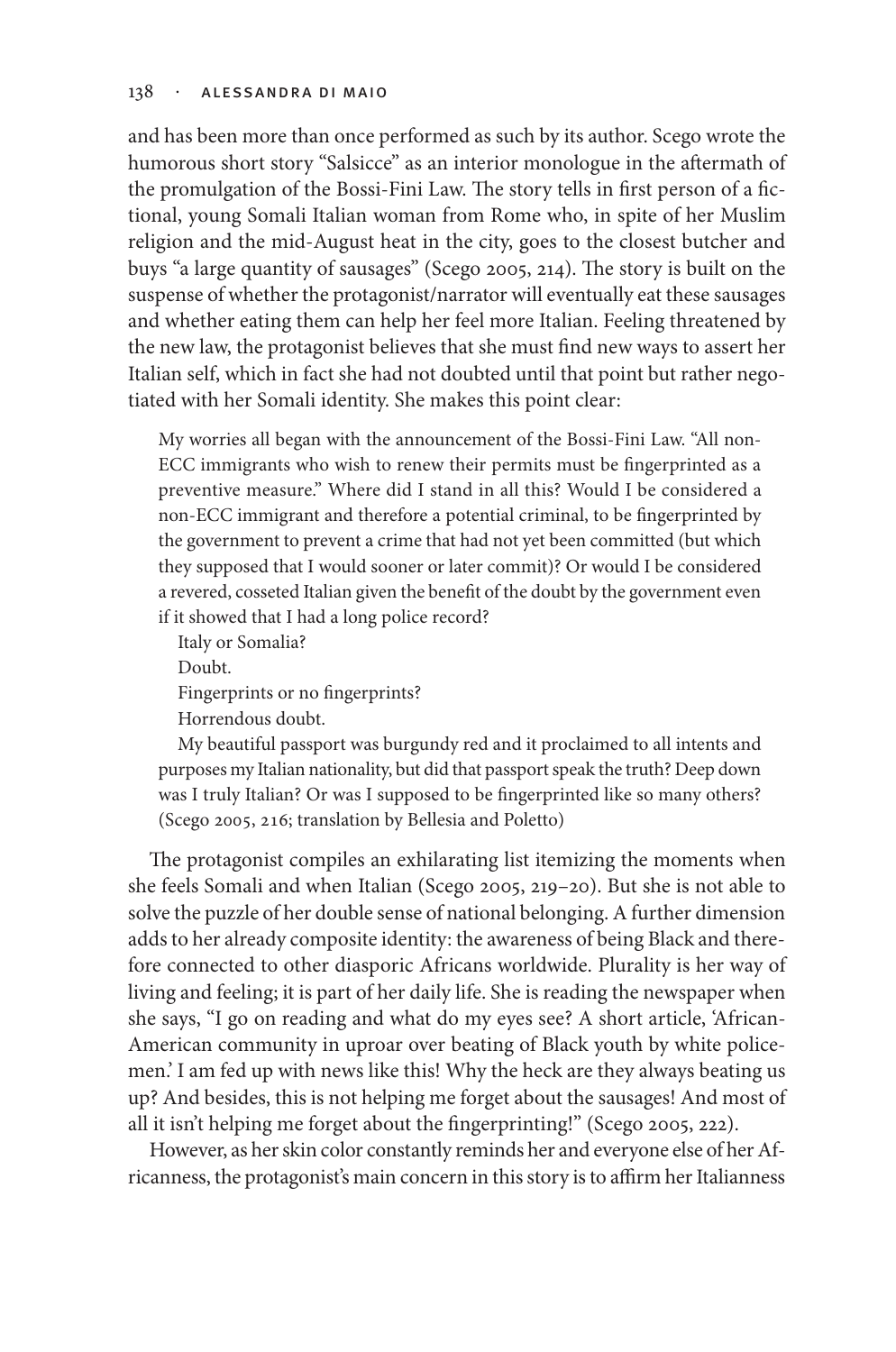as well, as a constitutive and non-eliminable part of her multifaceted individuality. The all-Italian *concorso*—a state contest for a job in the civil service—for which she has sat and whose results she is still awaiting—which constitutes the other thread of the narrative—seems to serve this purpose. When the protagonist finally tries to eat the sausages, she vomits on them and throws them into the garbage—and then she receives a phone call from a friend announcing that she has indeed passed the exam and will be given the position she applied for. Obtaining this unexpected state job—the reasons she considers her chances slim are sarcastically outlined, providing a bittersweet social commentary (Scego 2005, 218)—helps her accept her Italianness as part of her complex identity. If earlier she complained about others' desire to see her divided—"I had never 'fractioned' myself before, and besides in school I always hated fractions. They were unpleasant and inconclusive (at least for yours truly)" (Scego 2005, 219)—after the good news concerning the *concorso,* she admits to "starting to like fractions" (Scego 2005, 225). Tension is released when she concludes, "I roll up my sleeves. I must clean up the vomit in the kitchen" (Scego 2005, 225). The protagonist tidies up her home, enjoying its reestablished, albeit transformed, order.

#### Final Considerations

As noted at the beginning of this study, Italianness is the result of a long, complex, and fertile syncretistic process, to which Africa has offered its contribution in the past as well as in the present with the current phenomenon of mass migration. The emerging corpus of African Italian literature which I have presented inscribes Italy in the global mapping of the African diaspora while recounting how contemporary Italy is changing, how it is rewriting its national identity, and how it is contributing to a better understanding of the Black diaspora in Europe and elsewhere.

#### Notes

I wish to thank the John D. and Catherine T. MacArthur Foundation and the Italian Academy for Advanced Studies in America at Columbia University for having supported this research. I also wish to thank the directors and the first-year fellows of the UCLA Mellon Postdoctoral Program in the Humanities "Cultures in Transnational Perspective" for having provided precious feedback to an earlier version of this essay.

1. *Faccetta nera* (literally, "little black face") is the title of a fascist song whose lyrics were written by Giuseppe Micheli in 1935, referring to an episode during the war between Italy and Ethiopia (1935–1936). The occasion for the song was the discovery and adoption by the Italian troops—Mussolini's "black shirts"—of a young Ethiopian girl whose mother had just been killed, to whom "freedom" (*libertà*) and "hope" (*aspetta e spera,* "wait and hope," is the imperative invocation of the refrain) are promised, mainly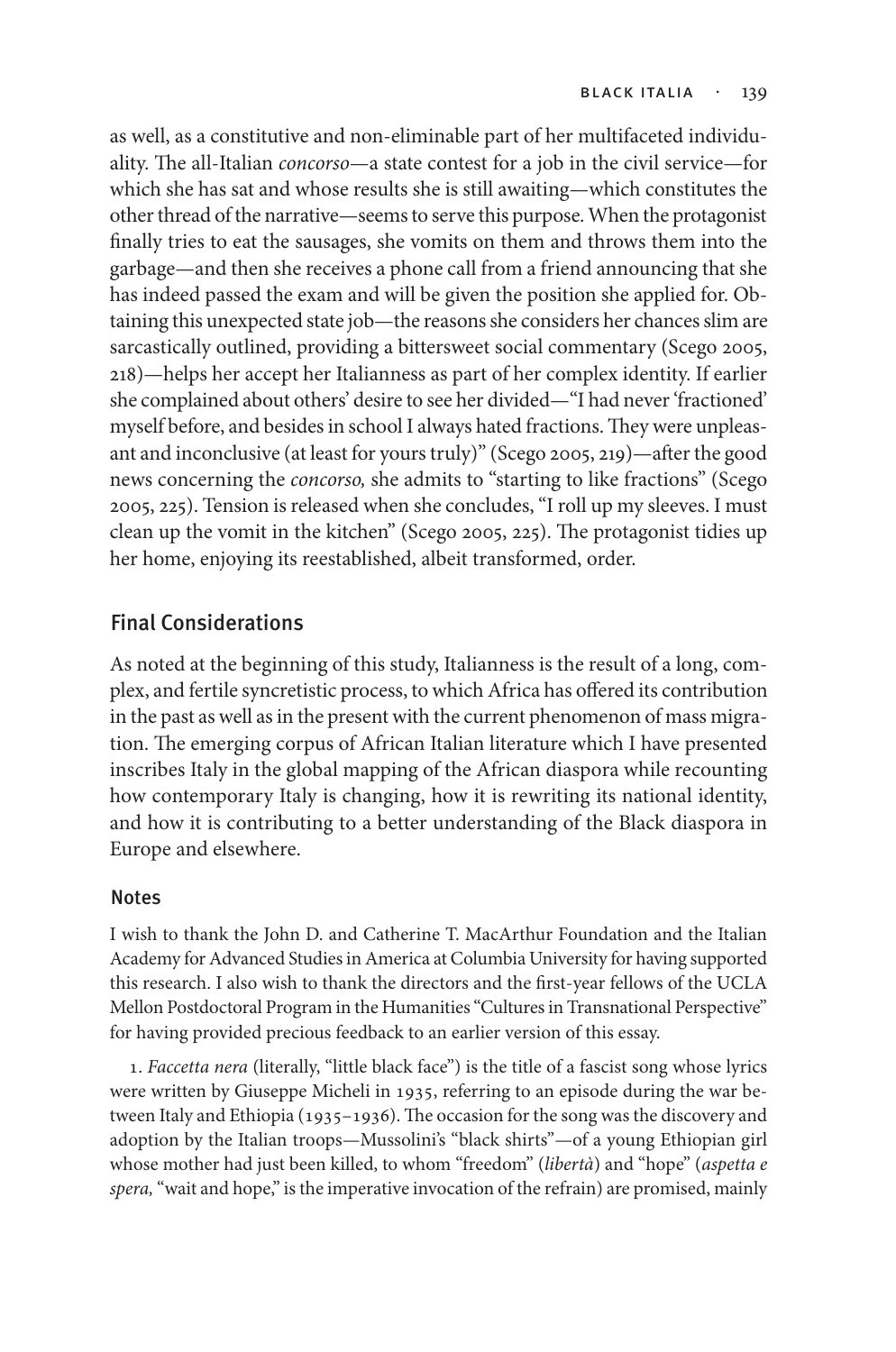in the form of "other laws" (*un'altra legge*) and "an another king" (*un altro re*). One of the best-known songs of the fascist era, *Faccetta nera* has marked Italy's collective imagery (see Pinkus, *Bodily Regimes,* 56–58), and its title and refrain still resonate even among the youngest generations.

2. The recent, renovated interest in Italy's colonial past in East Africa by a number of scholars from Italy and abroad seems to prove this statement. Among the most recent publications, the following have particularly informed my work: Calchi Novati (1994; 1999); Labanca (2002); Palumbo (2003); Ben-Ghiat and Fuller (2005); Andall and Duncan (2005); Triulzi (2006); and, above all, Del Boca (1999; 2002; 2005).

3. According to the estimates of the Italian National Institute of Statistics (ISTAT), the population of Italy, as of July 2008, is well over 59 million people, while Italians and the people of Italian descent living in diaspora are estimated to be around 62,000 (see Italian National Institute of Statistics, http://demo.istat.it/index\_e.html, last accessed January 29, 2009).

4. The 2008 report from ISTAT (Italian National Institute of Statistics) states that, as of January 2008, there are 3,432,651 foreigners resident in Italy, 1,701,817 men and 1,730,834 women (see http://www.istat.it/popolazione/stranieri/, last accessed January 29, 2009). This census does not take into consideration nonresident seasonal workers or illegal immigrants. The most reliable dossier on the state of immigration to Italy is provided yearly by Caritas. The data in this paper refer to Caritas/Migrantes 2008. Reliable data are also provided by ISMU (Initiatives and Studies on Multiethnicity Foundation, http://www.ismu.org, last accessed January 29, 2009).

5. During the past few years, many studies have been conducted on the causes, effects, and dynamics of immigration both in Italy and in the rest of Europe. The following have been particularly relevant to the development of my discourse: Calavita 1994; Bolaffi 1996; Papademetriou 1996; Papademetriou and Hamilton 1996; Bonifazi 1998; Sassen 1999; Dal Lago 1999; Pugliese 2002; Macioti and Pugliese 2003; Corneli 2005; and Turco 2005.

6. The Global Commission on International Migration was launched by the United Nations secretary-general and a number of governments on Dec. 9, 2003, in Geneva, Switzerland, and closed on Dec. 31, 2005. Cochaired by Jan O. Karlsson and Mamphela Ramphele, it was composed of nineteen members from various regions of the world and was given the mandate to formulate a coherent, comprehensive, and global response to the issue of international migration. The final report is available at http://www.gcim .org/en/finalreport.html, last accessed May 16, 2008.

7. This expression is used as a noun, hypothetically deriving from a corruption of the French *vous* (second person plural pronoun, also used for the courtesy form) and the Italian *comprare* (to buy), referring to the line with which foreign street vendors, mainly francophone Senegalese, would call for the attention of eventual clients; by extension, the epithet refers to every immigrant, independent of their nationality or job.

8. A dictionary of terms concerning the Italian lexicon of immigration is Bolaffi, Gindro, and Tentori 1998.

9. Law n. 943, Dec. 30, 1986.

10. Law n. 39, Feb. 28, 1990, proposed by Claudio Martelli, a former member of the now defunct PSI (Italian Socialist Party).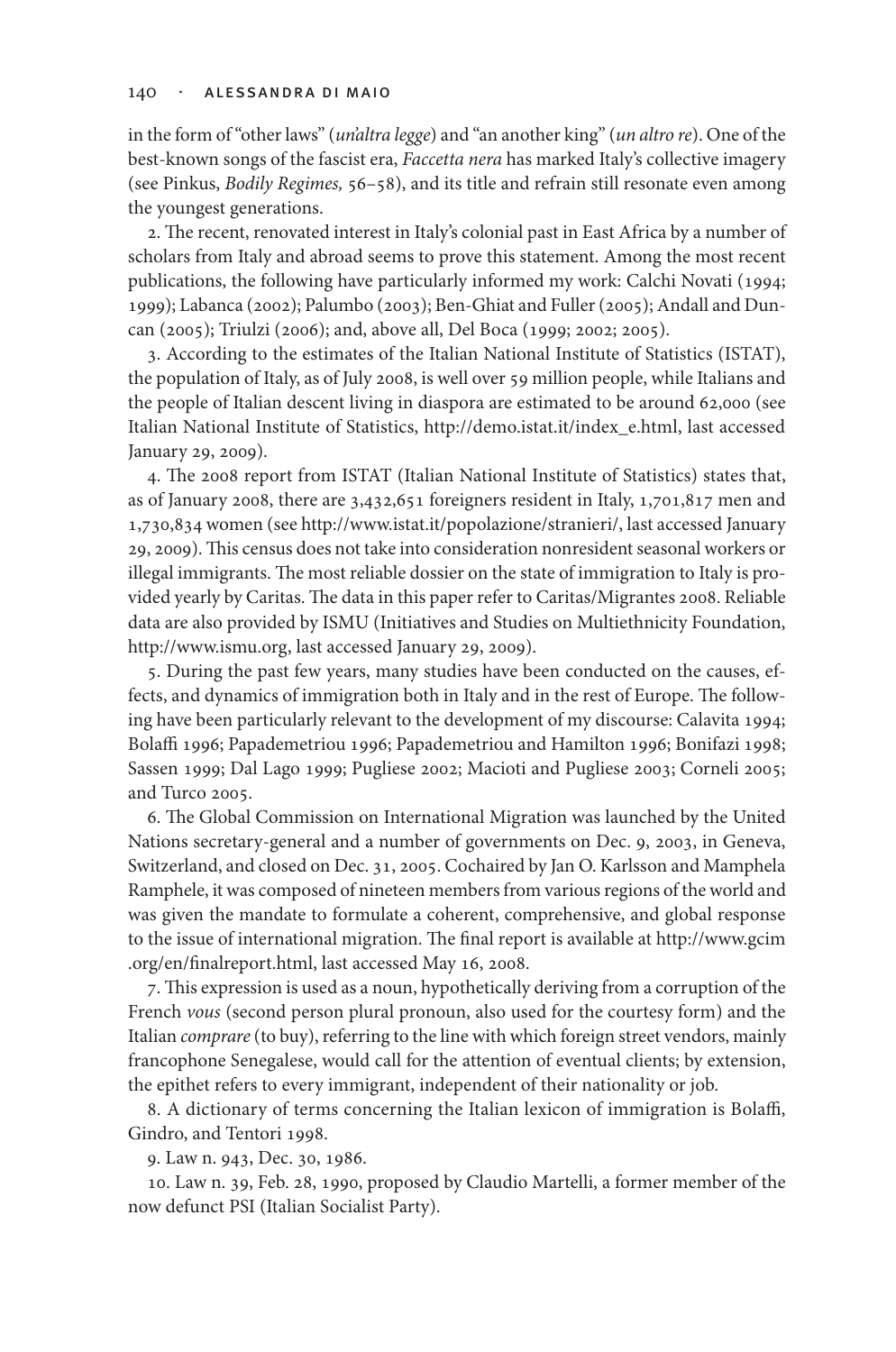11. Law n. 286 (1), July 25, 1998, proposed by Livia Turco and Giorgio Napoletano, both from the former PCI (Italian Communist Party), now DS (Democrats of the Left). Napoletano, who was then minister of the interior, became the president of the Italian republic in 2006.

12. Law n. 189, July 30, 2002, proposed by Umberto Bossi (founder of the Northern League) and Gianfranco Fini (of AN, National Alliance, Italy's principal right-wing party).

13. Khouma's latest novel, *Nonno Dio e gli spiriti danzanti* (Grandfather God and the Dancing Spirits), was published in 2005.

14. All translations from Italian in this chapter are mine, unless otherwise noted.

15. See the data provided by ISMU (Initiatives and Studies on Multiethnicity Foundation, http://www.ismu.org) and by the yearly Caritas dossiers.

16. Graziella Parati and Armando Gnisci have been the two pioneering scholars of Italian migrant literature, which they have analyzed following different approaches. For a list of their most representative titles in this field, see "References" below.

17. My perplexity concerning the dichotomy monuments vs. documents is explained in Esposito 2006, 303.

18. The Red Brigades (*Brigate Rosse* in Italian) were a militant left-wing terrorist organization active in Italy in the 1970s that gained notoriety for kidnappings, murders, and sabotage. Their self-proclaimed aim was to undermine the Italian state through armed struggle and pave the way for a Marxist upheaval led by a revolutionary proletariat.

19. The translation of this and the following passages from Ben Jelloun's *Pietro il Matto, Pietro il saggio* is mine. However, the book containing the short story "Dove lo Stato non c'è" is the title of the entire book, which has been translated into English by James Kirkup with the title "State of Absence" (London: Quartet 1994).

20. One of the most notable examples is provided by Gëzim Hajdari, a respected Albanian poet (winner, among other prizes, of the Montale Prize in 1997) who moved to Italy in 1992 and who writes in both Italian and Albanian.

21. Law n. 763, Dec. 26, 1981.

22. Cristina Ali Farah is also the author of a novel entitled *Madre Piccola* (2007), loosely based on the short story with the same title.

23. For a reflection on Ubax Cristina Ali Farah's poetics, see Di Maio 2006.

#### References

Ali Farah, C. *Madre piccola.* Milan: Frassinelli, 2007.

Ali Farah, U. C. "Madre piccola." In *Lingua madre Duemilasei: Racconti di donne straniere in Italia* (Mother Tongue 2006: Short Stories by Foreign Women in Italy). Turin: Seb27. (English translation by Giovanna Bellesia and Victoria Offredi Poletto, "Little Mother.") In T. Pandiri, *Metamorphoses,* 281–85.

Allen, B., and M. Russo, eds. *Revisioning Italy: National Identity and Global Culture.* Minneapolis: University of Minnesota Press, 1997.

Andall, J., and D. Duncan, eds. *Italian Colonialism: Legacy and Memory.* Oxford: Peter Lang, 2005.

Bellucci, S., and S. Matteo, eds. *Africa Italia: Due continenti si avvicinano.* Santarcangelo di Romagna: Fara, 1999.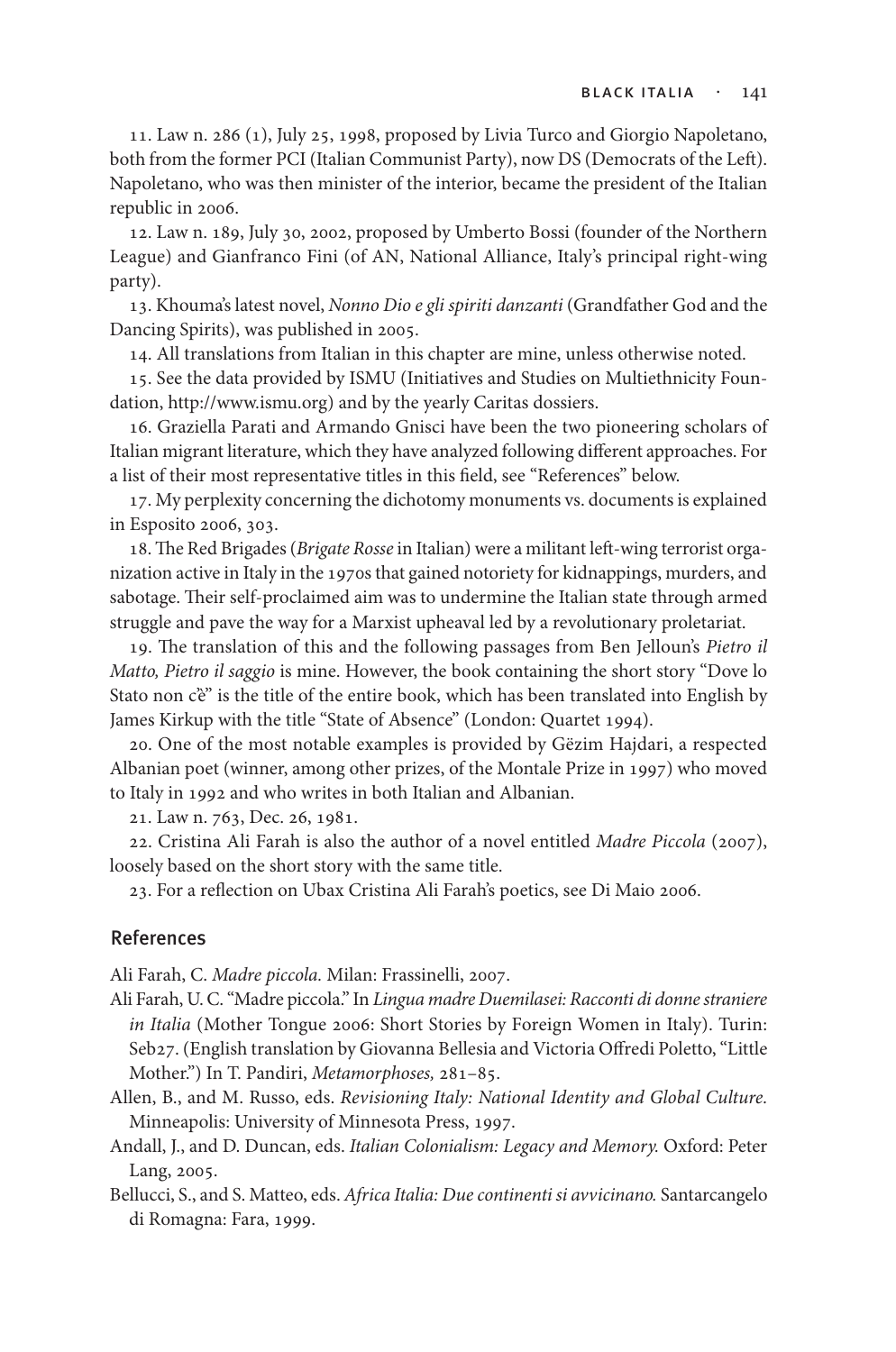- Ben-Ghiat, R., and M. Fuller, eds. *Italian Colonialism.* New York: Palgrave Macmillan, 2005.
- Ben Jelloun, T. *Moha le Fou, Moha le Sage.* Paris: Éditions du Seuil, 1978.
- Ben Jelloun, T., ed. (Preface by E. Volterrani). *Dove lo Stato non c'è. Racconti italiani.* Turin: Einaudi, 1991.
- Berlusconi, S. Opening Speech: Meeting dell'amicizia di Comunione e Liberazione. Rimini, Italy, 21 August 2006.
- Bolaffi, G. *Una Politica per gli Immigrati.* Bologna: Il Mulino, 1996.
- Bolaffi, G., S. Gindro, and T. Tentori, eds. *Dizionario della diversità.* Florence: Liberal Libri, 1998.
- Bonifazi, C. *L'Immigrazione Straniera in Italia.* Bologna: Il Mulino, 1998.
- Bouchane, M., with C. De Girolamo and D. Miccione. *Chiamatemi Alì.* Milan: Leonardo, 1990.
- Brackett, J. K. "Race and Rulership: Alessandro de' Medici, First Medici Duke in Florence, 1529–1537." In T. F. Earle. and K.J.P. Lowe, *Black Africans in Renaissance Europe.*

Brinker-Gabler, G., and S. Smith, eds. *Writing New Identities: Gender, Nation and Immigration in Contemporary Europe.* Minneapolis: University of Minnesota Press, 1997.

- Calavita, K. "Italy and the New Immigration." In W. A. Cornelius, J. F. Hollifield, and P. L. Martin, eds. *Controlling Immigration: A Global Perspective,* 303–29.
- Calchi Novati, G. *Il corno d'Africa nella storia e nella politica. Etiopia, Somalia e Eritrea fra nazionalismi, sottosviluppo e guerra.* Turin: SEI, 1994.
- ———. "L'Italia e il corno d'Africa: l'insostenibile leggerezza di un colonialismo debole." In S. Bellucci and S. Matteo, *Africa Italia,* 1999, 100–116.
- Caritas/Migrantes, eds. *Immigrazione. Dossier statistico 2007. XVII Rapporto.*
- Chohra, N., with A. Atti Di Sarro. *Volevo Diventare Bianca.* Rome: E/O, 1993.
- Colace, G. "Nascita di una scrittura meticcia. Gli immigrati africani in Italia." In *Linea d'Ombra* 13, no. 106 (1995): 87–89.
- Corneli, A. *Flussi migratori illegali e ruolo dei paesi di origine e di transito.* Soneria Mannelli: Rubbettino, 2005.

Cornelius, W. A., J. F. Hollifield, and P. L. Martin, eds. *Controlling Immigration: A Global Perspective.* Stanford, Calif.: Stanford University Press, 1994.

Dal Lago, A. *Non-Persone: L'esclusione dei migranti in una società globale.* Milan: Feltrinelli, 1999.

Del Boca, A. *Gli italiani in Africa Orientale,* 2 vols. Milan: Mondadori, 1999.

———. *L' Africa nella coscienza degli italiani. Miti, memorie, errori e sconfitte.* Milan: Mondadori, 2002.

———. *Italiani, brava gente?.* Venice: Neri Pozza, 2005.

- Di Maio, A. "A Poetics of Passage: The Prose of Ubax Cristina Ali Farah" (with an interview with the author). In T. Pandiri, *Metamorphoses,* 241–68.
- Du Bois, W. E. B. *The Souls of Black Folk.* Chicago: A. C. McClurg, 1903.
- Earle, T. F., and K. J. P. Lowe, eds. *Black Africans in Renaissance Europe.* Cambridge: Cambridge University Press, 2005.
- Eco, U. "L'Africa e l'Est: migrazione e liberazione." In *L'Espresso,* Apr. 15, 1990.
- Esposito, C. "Of Monuments and Documents." In T. Pandiri, *Metamorphoses,* 302–7.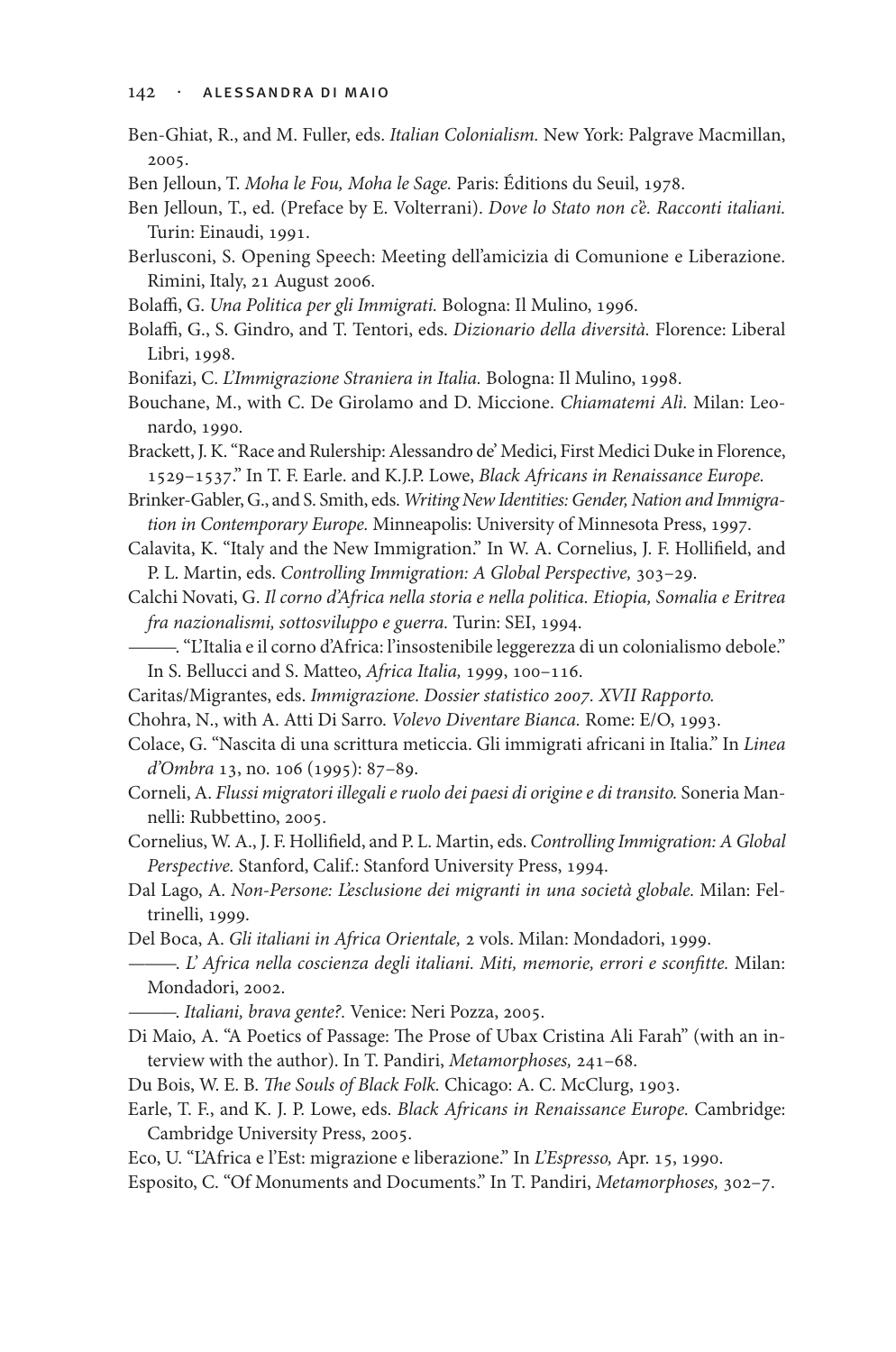- Farah, N. *Yesterday, Tomorrow: Voices from the Somali Diaspora.* New York: Cassell, 2000.
- Farias de Albuquerque, F., with Jannelli, M. *Princesa.* Rome: Sensibili alle Foglie, 1994.
- Gnisci, A. *Il rovescio del gioco.* Rome: Carucci, 1992.
- ———. *Creolizzare l'Europa. Letteratura e migrazione.* Rome: Meltemi, 2003.
- Gnisci, A., ed. *Nuovo planetario italiano. Geografia e antologia della letteratura della migrazione in Italia e in Europa.* Troina: Città Aperta, 2006.
- Gramsci, A. *The Southern Question* (translated by P. Verdicchio). Toronto: Guernica, 2006.
- Karlsson, J. "A Global Framework for International Migration." Lecture delivered at the Secretary General's First Annual Global Colloquium of University Presidents, Columbia University, 18 January 2005.
- Khouma, P., with Pivetta, O. *Io, Venditore di Elefanti.* Milan: Garzanti, 1990.
- Khouma, P. *Nonno Dio e gli spiriti danzanti.* Milan: Baldini Castoldi Dalai, 2005.
- Labanca, N. *Oltremare. Storia dell'espansione coloniale italiana.* Bologna: Il Mulino, 2002.
- Macioti, M. I., and E. Pugliese. *L'esperienza migratoria. Immigrati e rifugiati in Italia* (The Migratory Experience: Immigrants and Refugees in Italy). Rome-Bari: Laterza, 2003.
- Mayer, L. "L'Africa incomincia alle Alpi. Terremoti italiani del passato e previsioni per il futuro." In Bellucci, S. and S. Matteo, *Africa Italia,* 1999, 26–33.
- Melliti, M. (transl. by M. Ruocco). *Pantanella: Canto lungo la Strada* (Pantanella: A Song along the Road). Rome: Edizioni Lavoro, 1992.
- Methnani, S., with Fortunato, M. *Immigrato.* Rome–Naples: Theoria, 1990.
- Moussa Ba, S., with Micheletti, A. *La Memoria di A.* Novara: De Agostini, 1995.
- ———. *La Promessa di Hamadi.* Novara: De Agostini, 1991.
- Ngana, N. (Teodoro). *ÑindôNero.* Rome: Anterem Edizioni Ricerca, 1994.
- Palumbo, P., ed. *A Place in the Sun. Africa in Italian Colonial Culture from Post-Unification to the Present.* Berkeley and Los Angeles: University of California Press, 2003.
- Pandiri, T., ed. *Metamorphoses.* Special Issue: *Other Italies/Italy's Others* 14, no. 1–2 (Spring-Fall 2006).
- Papademetriou, D. G. *Coming Together or Pulling Apart? The European Union's Struggle with Immigration and Asylum.* Washington, D.C.: Carnegie Endowment for International Peace, 1996.
- Papademetriou, D. G., and K. A. Hamilton. *Converging Paths to Restriction: French, Italian and British Responses to Immigration.* Washington, D.C.: Carnegie Endowment for International Peace, 1996.
- Parati, G. 1997a. "Looking through Non-Western Eyes: Immigrant Women's Narratives in Italian." In G. Brinker-Gabler and S. Smith, *Writing New Identities.*

———. 1997b. "Strangers in Paradise: Foreigners and Shadows in Italian literature." In B. Allen and M. Russo, eds. *Revisioning Italy.*

———. 2005. *Migration Italy. The Art of Talking Back in a Destination Culture.* Toronto: University of Toronto Press.